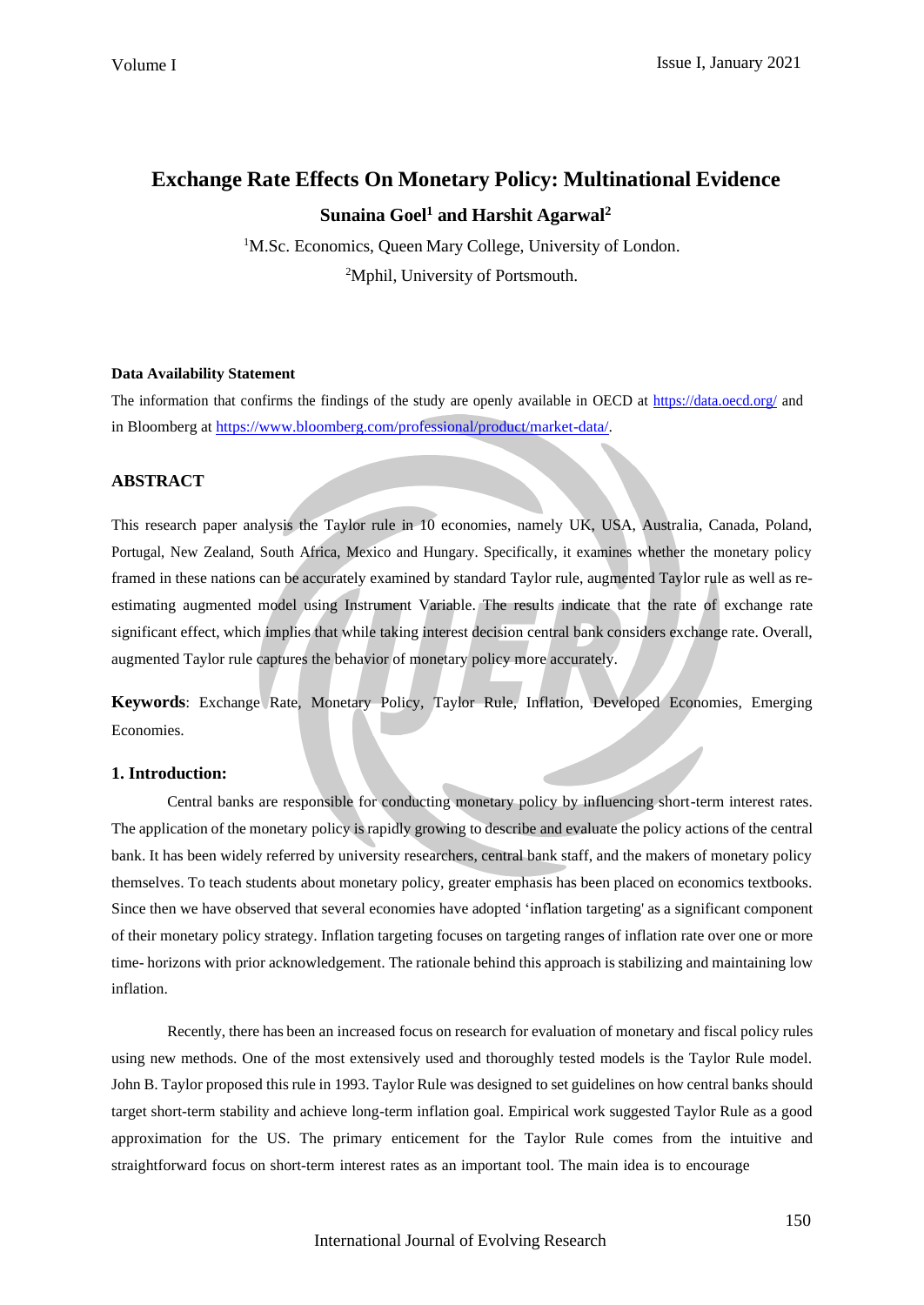independence, transparency and time-consistency by emphasizing a rule like behavior in the monetary regime. Macroeconomists agree that a consistent and credible monetary policy gives the best payoff among all the other alternatives. Many economists and policymakers argued that Taylor Rule should be considered as the basis for inflation targeting, i.e., adjusting interest rates. Since then, Taylor Rule became a standard for both small and large macroeconomic models. The discovery of Taylor Rule opened the way to find a consistent method in monetary policy. However, these simple rules came along with problems of estimation, identification and various shortcomings. These rules are very sensitive to data, samples and methods of evaluation, which can cause conflicting results for the same sample data.

However, the original Taylor rule has been modified and emphasizes the importance of non-linearity and threshold effects to inflation and output gap. Empirical studies provided significant evidence. Bae et al. (2012), Murray et al. (2015) estimated Markov switching model to test the presence of non-linearity in central banks reaction function. However, Castro (2011) criticized these changes as they do not allow for a smooth transition between different periods. Tong (1990) and Akdogan (2015) solved this problem by estimating threshold autoregressive (TAR) and smooth transition autoregressive (STAR) model by using previous values of the sample emphasizing the importance of inclusion of other variables in open economies. Mishkin (2007) concluded that this transformation is not required in case of developed economies. However, Ball (1999) provided significant results in the case of Canada. Lubik and Schorfheide (2007) provided evidence of implementing such augmented rule in the conditions of UK and Canada, but not in other developed countries.

The trinity based on inflation rate, the monetary policy and flexible exchange rate rules is the basis of sound monetary policy in economies that does not have a fixed exchange rate as the policy. The question that I addressed in this research: 'Is exchange rate used in making monetary policy rules in developed and emerging economies?' To counter this question, the issues we analysed in this research are, examining the usefulness of Taylor Rule in the evolution of the monetary policies, testing the extent to which the economies satisfies this rule and analysing the Taylor Rule model of exchange rate determination.

Recent literature made a comparison in the out-of-sample predictability of a random walk and a model based in the linear fundamental. The predictive ability measure that has been used commonly is mean square prediction error (MSPE). Two non-nested models of equal predictability, which was introduced by Diebold and Mariano in the year 1995 and West in the year 1996, are often being used for evaluating models dependent on MSPE for out-of-sample performance. Several empirical studies by researchers and practitioners regarding exchange rate found beneficial outcomes for both policymakers and central banks. Different models, predictors and method of evaluation have been used which brought contradictory results amongst these studies. Rossi (2013), in her paper (exchange rate predictability), summarize literature related to exchange rate. She states that few paperwork has demonstrated the validity of the Taylor-type rule and foreign assets. These pieces of evidence inspired her to explore the exchange rate by incorporating it, Taylor Rule. Molovtsova and Papell (2008) exploit the symmetric and homogeneous model by employing the fundamentals of Taylor Rule in a linear regression model. Ball (2002) argued that targeting inflation in small, open and emerging economies without exchange rate might be dangerous. However, variables, excluding inflation and output gap should also be considered while estimating reaction function of central bank.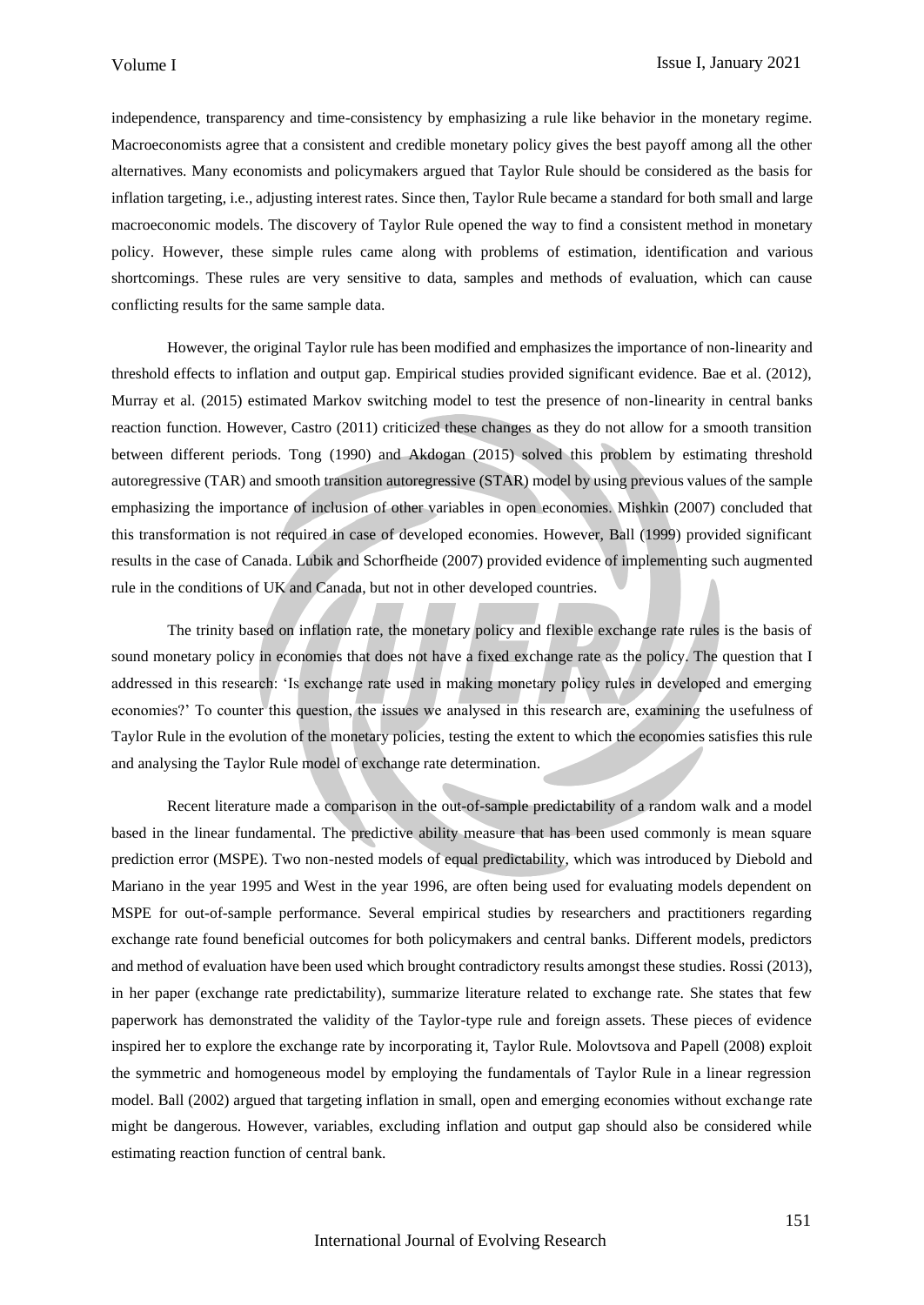In this paper, we attempt to identify such consistency and credibility of such systematic rules in the decision-making behaviour of national banks of the mentioned countries – USA, UK, Australia, New Zealand, Canada, Mexico, Hungary, Poland, Portugal and South Africa. All these economies have accepted inflation targeting. Any formal mechanism on exchange rate does not bind their monetary policy. Different data sets can check the robustness of Taylor-type Rule; however, I consider its open economy counterparts. I applied this specification on quarterly data ( $Q1:1991 - Q4:2017$ ). It has many advantages as it illustrates the aftereffects of rate of exchange on nominal interest rates. An important aspect that has been widely missed in the literature is the inclusion of a unit root. Most of the researchers ignored the presence of unit root in inflation and interest rates. They assumed them stationary. By including error correction term in the equation, many economists have proposed a solution to this problem. Siklos and Wohar (2004) concluded that the estimates that address this problem are mostly based on unbalanced regression. My research attempts to fill this gap by considering the presence of unit root in a sample.

Therefore, in this paper, we estimate original Taylor rule, and then we extend our analysis by adding the exchange rate. The estimation method for standard and the augmented rule is Ordinary Least Square (OLS) and then we re-estimate the model using Instrument Variable. Our findings show significant results as 7 out of 10 countries consider the exchange rate effect while modelling optimal monetary policy. The estimation was done using Instrument Variable, which has the advantage of solving the measurement error problem. The only problem faced while estimating the model is finding the appropriate instrument variable.

The paper is divided into different sections: Section 2 outlines the literature review on the Taylor rule and its augmented version, Section 3 highlights the economic model and the data source. Section 4 presents the analysis of the data. Section 5 shows some concluding remarks.

## **2. Literature review:**

From the beginning 1990s, across the world inflation targeting have been opted as a monetary policy framework by various central banks (Bernanke and Mishkin, 1997). Adoption of such a policy rule is believed to have many benefits, namely, formulation of more independent central banks, fall in the inflation and increase in the credibility of the monetary policy, Reduction in the uncertainty revolving around the expected increase in the price level, enhancing the communication between policy-makers and the public (Bernanke and Mishkin, 1997, Svensson, 2000, Gemayel et al., 2011).

However, at the price of a lower output and a higher unemployment rate, a very low inflation rate can be achieved under this framework when compared to other monetary strategy. (Bernanke and Mishkin, 1997).

In the study by Taylor(1993, Taylor, 1999) , any change in actual output and the inflation rate from the target can be defined as an interest rate rule based on the Federal Reserve monetary policy, in a general sense. Economic effectiveness in the US seems to have considerable effect on the economic performance by the acceptance of such policy rule (Bernanke, 2004; Siegfried, 2010; Taylor, 2013a). Clarida et al. (1998) studied the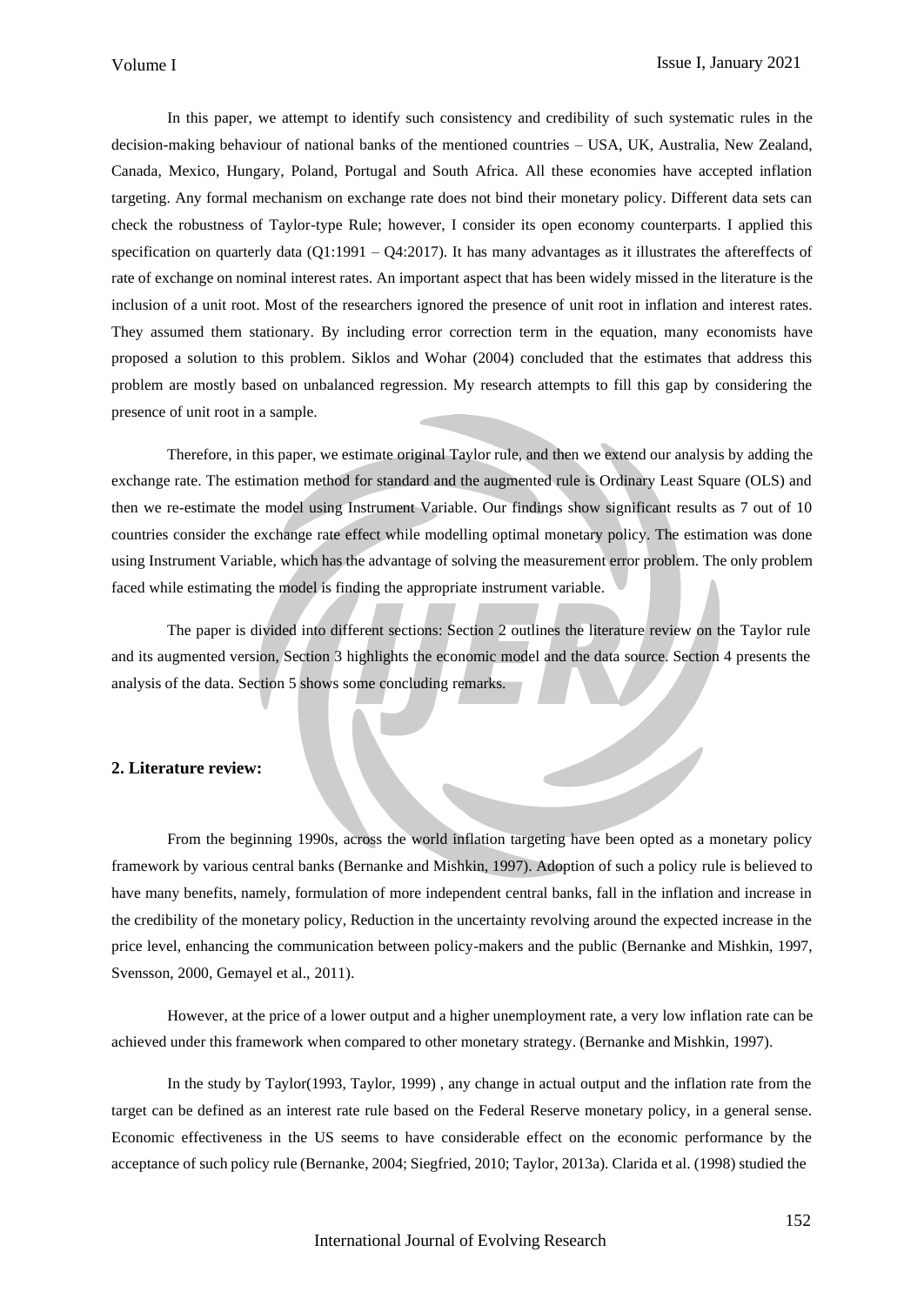Taylor rule for two different groups of countries, namely, the G3

Germany, Japa,n and the USA and the E3 (UK, France and Italy). This paper finds the monetary authorities, following a forward-looking model rather by backward looking model in G3, adjust that real interest rate in accordance to the inflationary pressures. In the case of E3, other monetary authorities have meticulously monitored the policies of German Bundesbank. The monetary policy in the Economic and Monetary Union (EMU) area was precisely defined by the Taylor rule as concluded by Gerlach and Schnabel (2000) and supported evidence was provided by Stuart (1996) for the case of UK. Côté et al. (2004) suggested that model ambiguity is not reported by any of the seven modified Taylor rules for the Canadian economy.

According to Svensson (2003) central banks should stick to a standard instrument policy rule. However, Ball (2000), Svensson, 1999, Svensson, 2003, McCallum and Nelson, 1999, Carlson, 2007; and Martin and Milas, 2013 have argued that using algebraic formula is not required in Taylor rule. Similar conditions has been experienced in 1987 when the stock market crashed sharply by the reduction in the Federal Reserve interest rate. Similar economic conditions were faced during the Asian crisis of 1997–98 (Carlson, 2007) and the current global financial crisis. The interest rate fell sharply by The Bank of England from 5% in 2008 to 0.5% in March 2009 considerable cut since its establishment in 1694. (Astley et al., 2009). In the paper by Martin and Milas (2013) to maintain economic stability, the Bank of England started following different monetary policy rule during recent financial crises. These deviations might be due to the number of reasons such as international spillovers. Taylor (2013). The arrival of new information requires amendment in the policy rule by the policy makers (Taylor, 2000; Woodford, 2001).

Also, there are other issues focused by MacCallum and Nelson in the year 1999 related to the precise computation of potential output and Orphanides and Van Norden, 2002, Hatipoglu and Alper, 2008 found the presence of uncertainty in the real time data in comparison with ex-post data. Inappropriate policy action results in either over-forecasting or under-forecasting the gap in output (Orphanides, 2002). The commonly used methods suggested by Cerra and Saxena, (2000) is the Hodrick-Prescott (HP) filter. The filter has many disadvantages. Shortland and Stasavage, 2004 in his paper supports this view by proving that the most recent observations suffer from a lack of accuracy. Also, the possibility that underlying economic structure has been misspecified particularly to US data (Sarikaya et al., 2005). Lastly, the volatility of output affects the valuation of trends for emerging economies (Hatipoglu and Alper, 2008). The standard Taylor rule has been criticized as it does not allow ease in the movements of interest by central bank (Goodfriend, 1991), although smoothing parameter in the reaction function is imperative to achieve credibility by any disruptions in the market. (Clarida et al., 2000).

#### **2.1. The augmented Taylor rule.**

According to Svensson, (2000), concerning economic shocks Taylor rule might not be a suitable policy for open economies. In such situation, inclusion of other variables like exchange rate, asset price is required. This inference is not required in case of developed economies (Taylor, 2001, Edwards, 2007 and Mishkin (2007)). Consumer Price Index (CPI) has a little variance when the rate of exchange is included in monetary policy rather when standard Taylor rule is followed Ball (1999). Debelle (1999) considered this as an effective way to reduce the predictability of output and inflation. From 1975 to 2003, similar rule has been followed by Canada, Lubik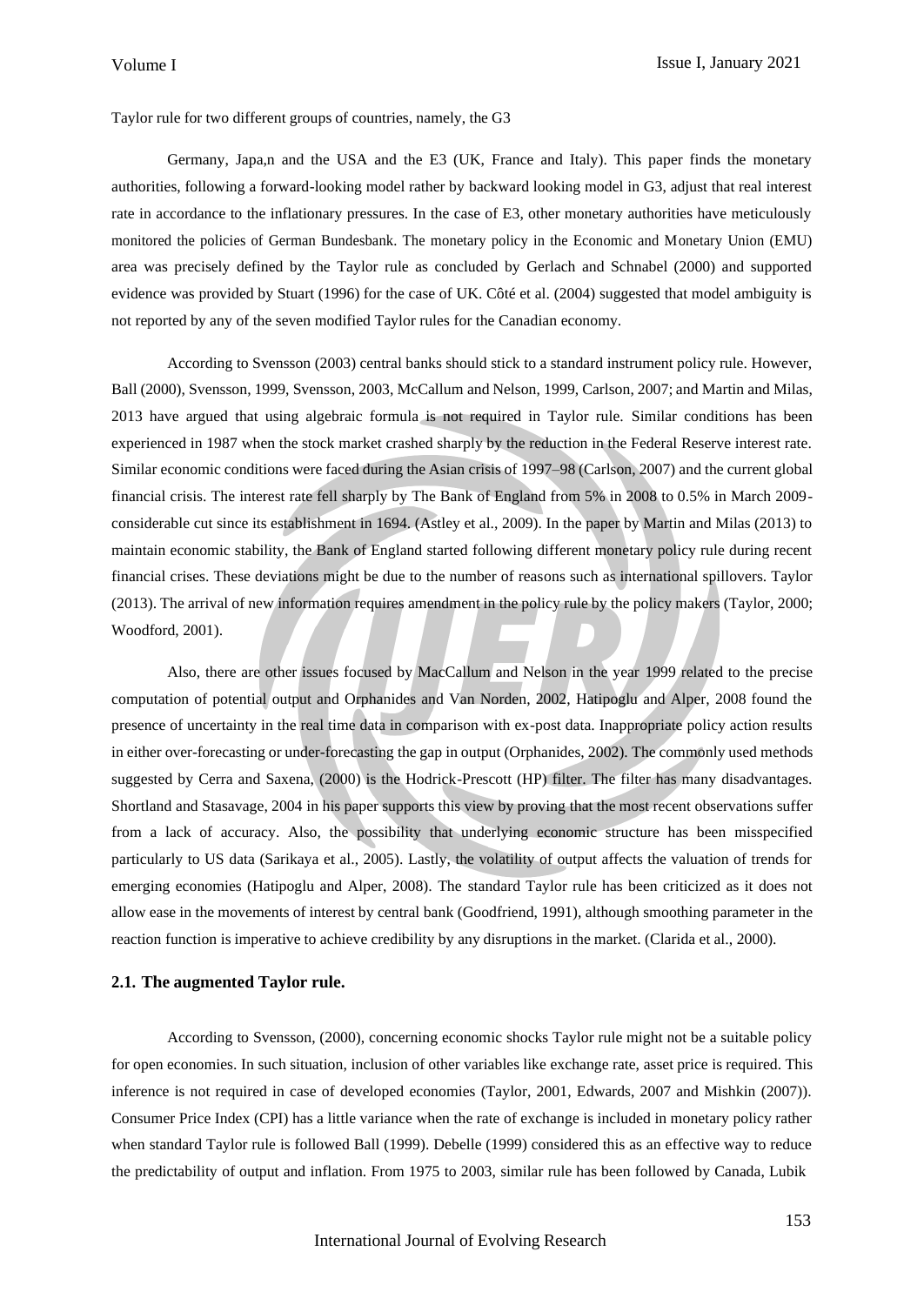and Schorfheide (2007) found similar case for UK as well as Canada, but not in Australia and New Zealand. Further arguments was made by Taylor (2000) that the only optimal monetary policy for both developing and emerging economies is a combination of flexible exchange rate and a policy rule based on inflation targeting. According to Masson et al. (1997), low and constant inflation in all these economies can be achieved by a floating exchange regime. According to Svensson, (2000); Goldberg and Campa, (2010) central bank should tighten their monetary policy and which lead to the loss in the competitiveness (Gagnon and Ihrig, (2004); Baily, (2003); Bailliu and Fujii, (2004); Ghosh et al., (2016)) as they start targeting monetary policy.

Further, Daude et al. (2016) highlighted that " central banks in emerging markets with a flexible exchange rate regime frequently intervene in their foreign exchange market: they possess an implicit comfort zone for easing out exchange rate fluctuations, even if they do not specify an exchange rate target".

Gali and Monacelli,(2005) along with Adolfson et al.(2008), and Caglayan et al. (2016) concluded that the performance of major banks is impacted by the change in exchange rate using the Dynamic Stochastic General Equilibrium (DSGE) models. Garcia et al. (2011) reached a conclusion that no major gain is earned from the involvement of the rate of exchange in the linear Taylor rule model for industrialized countries; however, it seems to affect the developing countries. Moreover, Shortland and Stasavage (2004) exhibits that the national bank suggested the foreign exchange policy in consideration with the inflation rate and the gap in output in setting its monetary policy. It has been observed that national banks takes a strong action with regardsto the rate of exchange movements in many countries (Filosa, 2001).

Mallick and Sousa (2012) used different method of estimation, B-SVAR model, which includes the exchange rate and came upon the fact that, annual over valuation of domestic currency leads to an interest rate shock. In addition, the involvement of the central bank in the forex market leads to the fall in the degree of persistence and overvaluation of the exchange rate. Mohanty and Klau (2005) and Aizenman et al. (2011) also postulates that national banks, in developing countries with implicit Inflation Targeting takes monetary policy rule into consideration while deciding the rate of exchange movements.

In few a research studies conducted by Calvo and Reinhart (2002), Galimberti and Moura (2013), Catalán-Herrera (2016) discuss that the intervention in the foreign exchange market is not prevented by the adoption of Inflation Targeting in the developing nations. Yilmazkuday (2008) shows that the Poland and Czech Republic are seen to respond to output and inflation deviations from their targets in setting their interest rate whereas Hungarian central bank reacts specifically to exchange rate movements. Further, Granville and Mallick (2010) states that the low inflation target was hard to attain by the Bank of Russia primarily due to its exchange rate targeting policy.

According to Shrestha and Semmler (2015) a standard Taylor rule estimation uses an autoregressive distribution lag (ARDL) model for five East Asian economies and examined that the original Taylor rule fails to explain the monetary policy in developing countries and should be modified in order to take financial instability into consideration. A recent study conducted by Ghosh et al. (2016) found consistent evidence of foreign exchange intervention reaching price stability under inflation targeting in developing countries.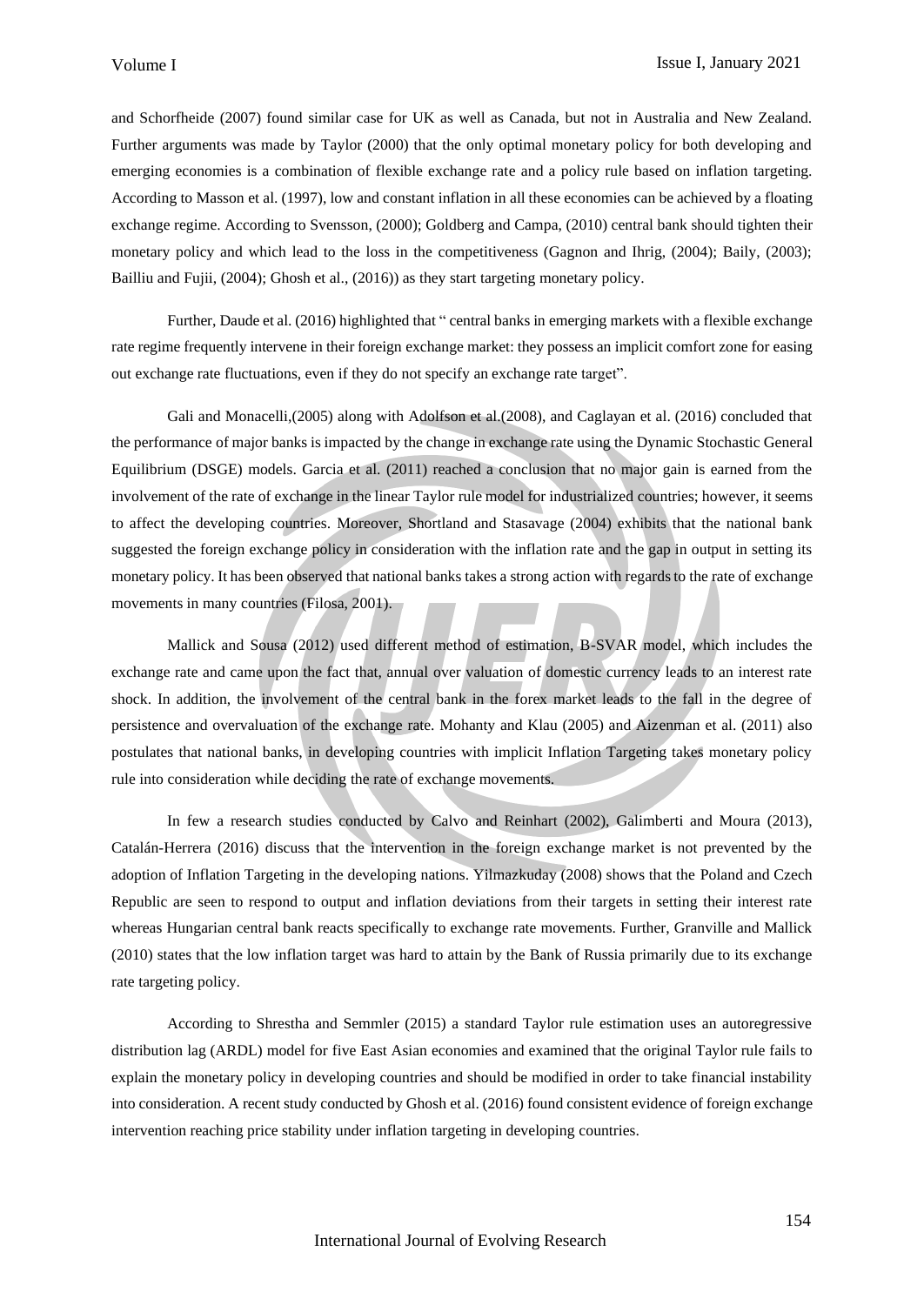## **2.2 The Non-Linear Taylor Rule:**

Robert-Nobay and Peel, (2003) discussed that the economic structure as an important issue and whether there is correlation between central banks' reaction function and their own asymmetric preference. For instance, policy responses might not be the same based on the phase of the cycle, given that output stabilisation is more important during recessions and inflation is the main concern during expansions (Cukierman and Gerlach,( 2003); Ahmad,(2016). Dolado et al. (2000) inferred that the central banks of Spain, France and Germany are relatively less responsive to inflation when it is below as opposed to above target. The empirical findings of Martin and Milas (2013) supported nonlinear Taylor rule in the UK during 2007 financial recession.

There is not enough evidence available for emerging and industrialized economies on augmented version of Taylor rule. Moura and de Carvalho (2010) discovered performance of monetary policy rule in Latin American economies. Asymmetric responses to inflation, output and exchange rate was found in many countries.

Hasanov and Omay (2008) used Generalized Method of Moment to examine data over the economic cycles to check for asymmetries during the period and they reached the conclusion that at a threshold Taylor rule the Central Bank reacts relatively stronger to output movements during financial period. Akyürek et al. (2011) posited that inflation targeting in Turkey by estimating both standard and augmented Taylor rules during the period 1999–2008. They evaluated that the variables included in the Taylor rule foreign inflation rate and exchange rate accurately considers the monetary policy of the Central Bank.

Whereas, Miles and Schreyer (2012) examined the central banks' reaction functions of the central banks of four Asian countries, namely Thailand, Malaysia, Korea and Indonesia using quantile regression analysis. They arrived at the conclusion that there exists variations in cross-country analyses evidence for nonlinearities. For example, monetary authorities of Indonesia do not respond to the gap in output in the lower quantiles, but the national bank of Korea responds to it in both the lower and upper quantiles. Changes in the rate of exchange have been influenced by the national banks of Malaysia and Indonesia.

Jawadi et al. (2014) postulated "a smooth transition regression (STR) model to analyze for nonlinearity of monetary policy rules in China and Brazil. They derived that the real effective exchange rate is one of the main drivers of the adjustments in the interest rate in both countries. Lastly, Akdoğan (2015) arrived at evidence of asymmetric behaviour of monetary policy in nineteen inflation-targeting countries including Thailand, Turkey and Israel using an Asymmetric Exponential Smooth Transition Autoregressive (AESTAR) model. The estimated nonlinear Taylor rule was found to predict well out of sample".

## **2.3 Taylor Rule and Exchange Rate:**

After the abandonment of Bretton wood system and the adoption of floating exchange rate by major developed countries, testing the importance of exchange rate in the model became important. Some empirical studies used data on independently floating exchange rate. They found results that satisfy diagnostic test, significant coefficients and models that fit the sample to provide evidence that supports exchange rate models.

However, in the beginning of 1980s the empirical results changes drastically. These authors concluded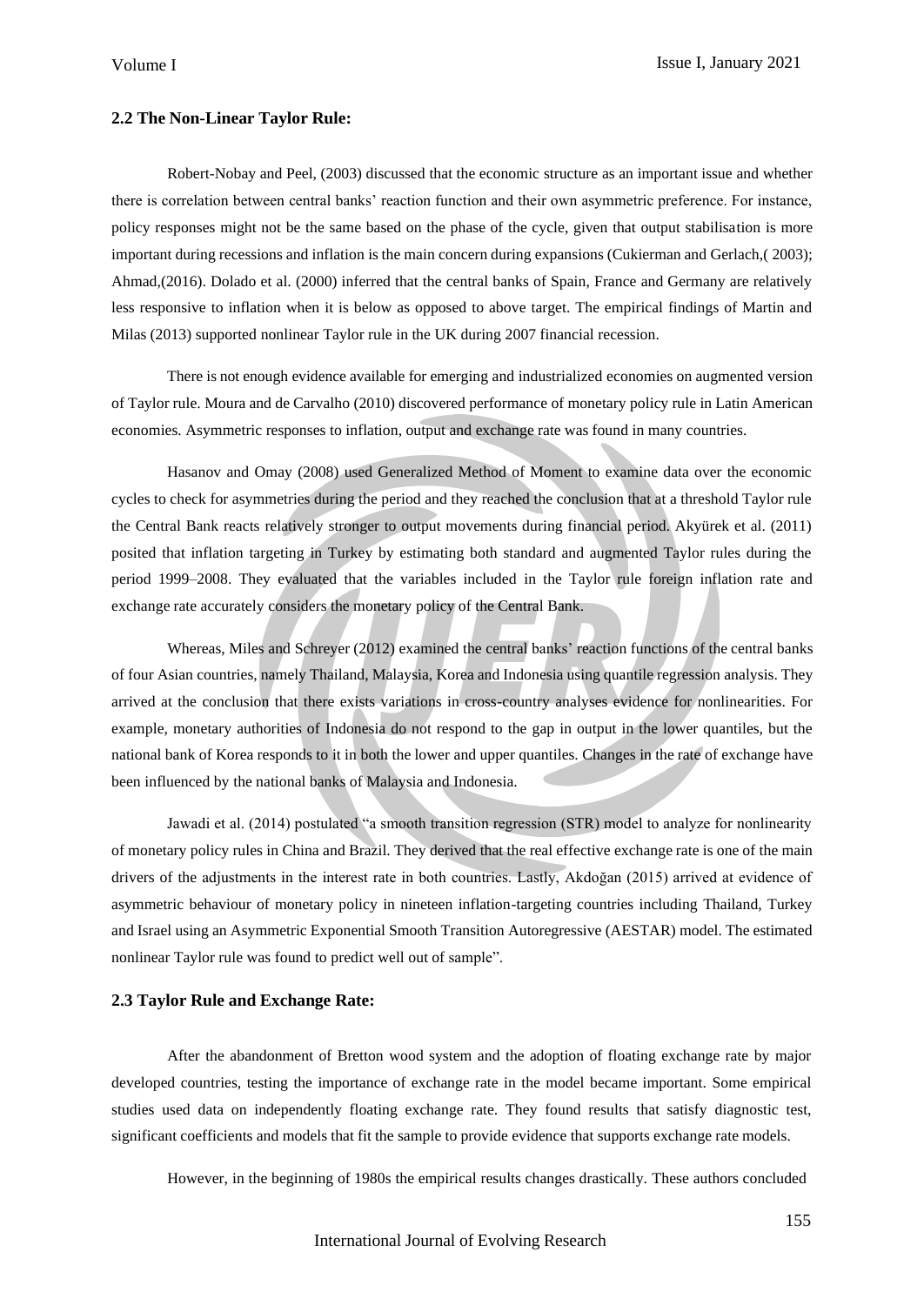that random walk model are at least better than the flexible and sticky price monetary model by Hooper and Martin (1982) of that time. A large number of studies followed work by Muse and Rogoff's (1983). Mark (1995) in his paper used innovative bootstrapping techniques and exchange rate data relative to US from 1973 to 1991. He reversed result of no predictability by finding supporting evidence for forecasting monetary model in Canada, Switzerland, Japan and Germany.

However, this evidence did not exist for so long and was criticized by Kilian (1999) by demonstrating that they were not so robust to the modifications of sample and were crucially dependent on the assumption of data generating process. Some researchers criticized Mark (1995) for assuming the cointegration between exchange rate and monetary fundamentals.

Argument by Berkawith and Giorgianni (2001) showed biasedness of test towards no predictability by rejecting null hypothesis, if the assumption of cointegration is not valid. Cheung et al. (2005) used wide variety of models and tested the US Dollar based exchange rate predictability. He found inconclusive results and summarized that the combination of different model currency that works well in a particular time period does not necessarily mean that they will also work well in another time. Surprisingly, a large number of evidences supported the out-of-sample performance of exchange rate in the second half of 2000s (Engel et al 2008). They provide hope for predicting exchange rates using panel data, expected present values of fundamentals and longer data spans. Old monetary models of 1970s and 1980s were used for a set of similar countries.

## **3. Data:**

While making interest rate setting decision majority of research uses real-time data which is present at that time. Our Dataset consists of a time series data for developed (UK, USA, Australia, Canada and New Zealand) and other emerging economies (Poland, Portugal, Hungary, South Africa and Mexico). The sample covers the period from the first quarter of 1999 to the last quarter of 2017. All the time series are on a quarterly basis, producing a sample of 72 observations.

Before analysing the data, it is essential to know the meaning and acronym used for the research and the sources they were taken from:

Yt: Gdp is the total of all final goods and services manufactured in an economy during a period minus the value of imports. It is measured as the percentage change from the previous quarter and is seasonally adjusted.

: Short-term interest rates at which the short-term government paper are issued and short-term borrowing are affected.

 $\pi t$ : Inflation is explained as an increment in the price level of goods and services.

The data for all the variables used in the research was collected from OECD excluding the real exchange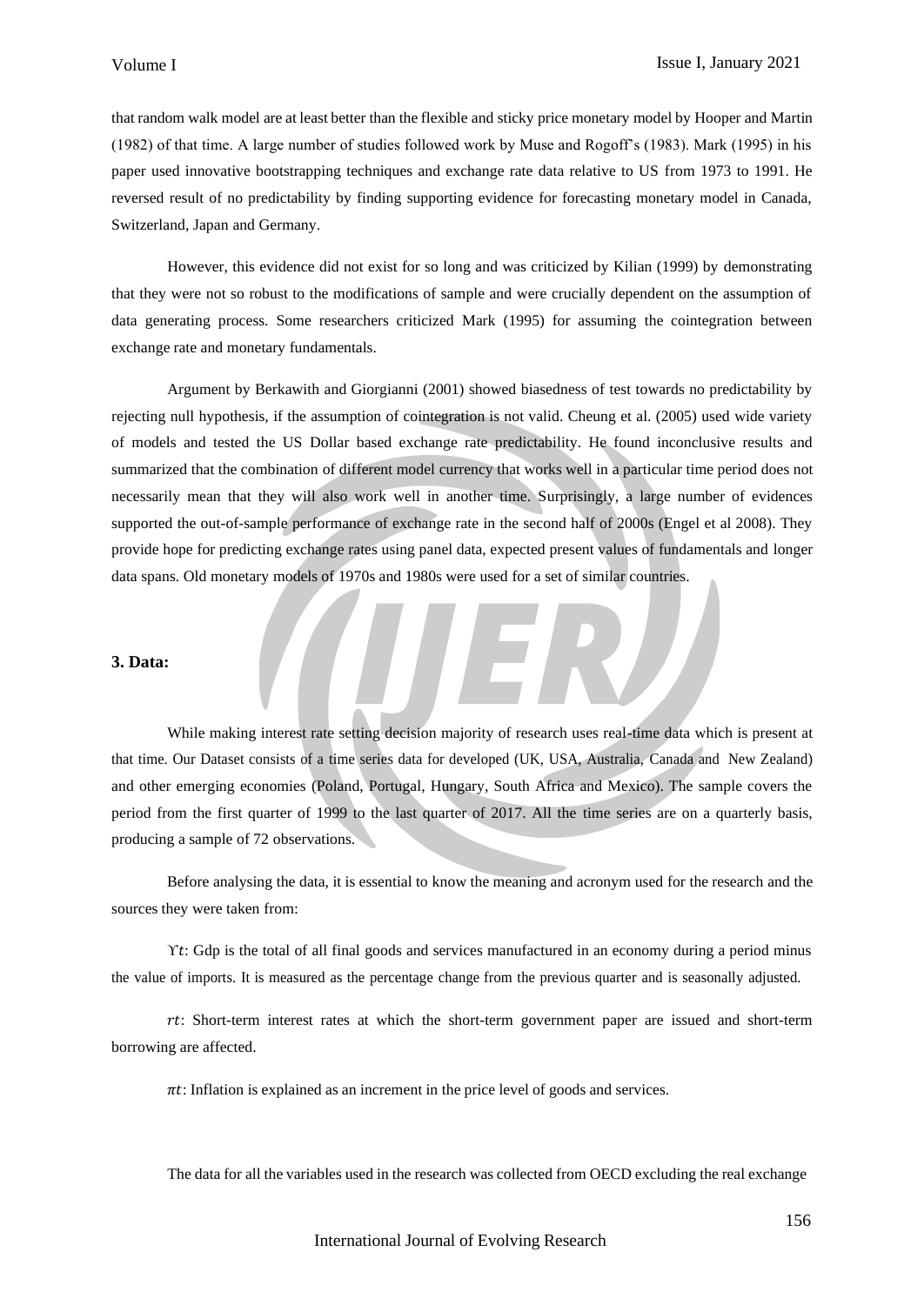rate, that was collected from Bloomberg. An exchange rate is explained as the price of one country with respect to the dollar. Therefore, an increment in the rate of exchange of a particular country means decrement of the currency. The presence of trends justifies the removal of bias before estimation. The differencing of variables helps to remove this trend in relevant variable thus delivers stationarity in variables.

These countries and the sample size were chosen, as all the economies during this period had to adopt or adopted an independent floating exchange rate regime and inflation targeting as the monetary policy framework. Table 1 provides a detailed description of the size of the sample and the structure adopted by each country. It can be clearly seen that the majority of countries adopted this regime during the late 1990s and the remainder in the early 2000s, which makes sense of grouping these countries in a time series data. In addition, countries are homogenous in terms of a target level of inflation, exchange rate regime and inflation target indicator.

|              | Table 1.                           |             |                  |
|--------------|------------------------------------|-------------|------------------|
|              | adopted<br>Structure<br>by<br>each |             |                  |
|              | country.                           |             |                  |
| Country      | Start date of inflation targeting  | Target      | Target indicator |
|              | regime                             | Inflation   | Inflation        |
|              |                                    |             |                  |
| UK           | $Oct-92$                           | 2%          | Headline CPI     |
| <b>USA</b>   | 1991                               | 2%          | Core CPI         |
| Canada       | 1991                               | 2%          | Headline CPI     |
| Australia    | 1993                               | 2%-3%       | Headline CPI     |
| New Zealand  | 1990                               | $1\% - 3\%$ | Headline CPI     |
| Mexico       | 2001                               | 3%          | Headline CPI     |
| Poland       | Oct-98                             | 2.50%       | Headline CPI     |
| Portugal     | 19988                              | Below, but  | <b>HICP</b>      |
|              |                                    | close to 2% |                  |
| Hungary      | 2001                               | 3%          | <b>CPI</b>       |
| South Africa | 2000                               | 3%-6%       | Core CPI         |

Notes: CPI = Consumer Price Index

HICP = Harmonised Index of Consumer Prices

Many theoretical papers focused on the variables that should be used while estimating the Taylor rule equation in generic terms. As different papers have used different measures of a particular variable. It is still skeptical which measure should be used. As the choice of appropriate variables brings the best results. It is very important to choose the right measure to get the best result.

So, Inflation was constructed as the year-over-year change in CPI. However, this measure of inflation has been refined over time. However, CPI has been the most preferred measure of inflation. Throughout 1988, an implicit deflator of a gross national product is used to forecast inflation then it was switched to CPI. Then the CPI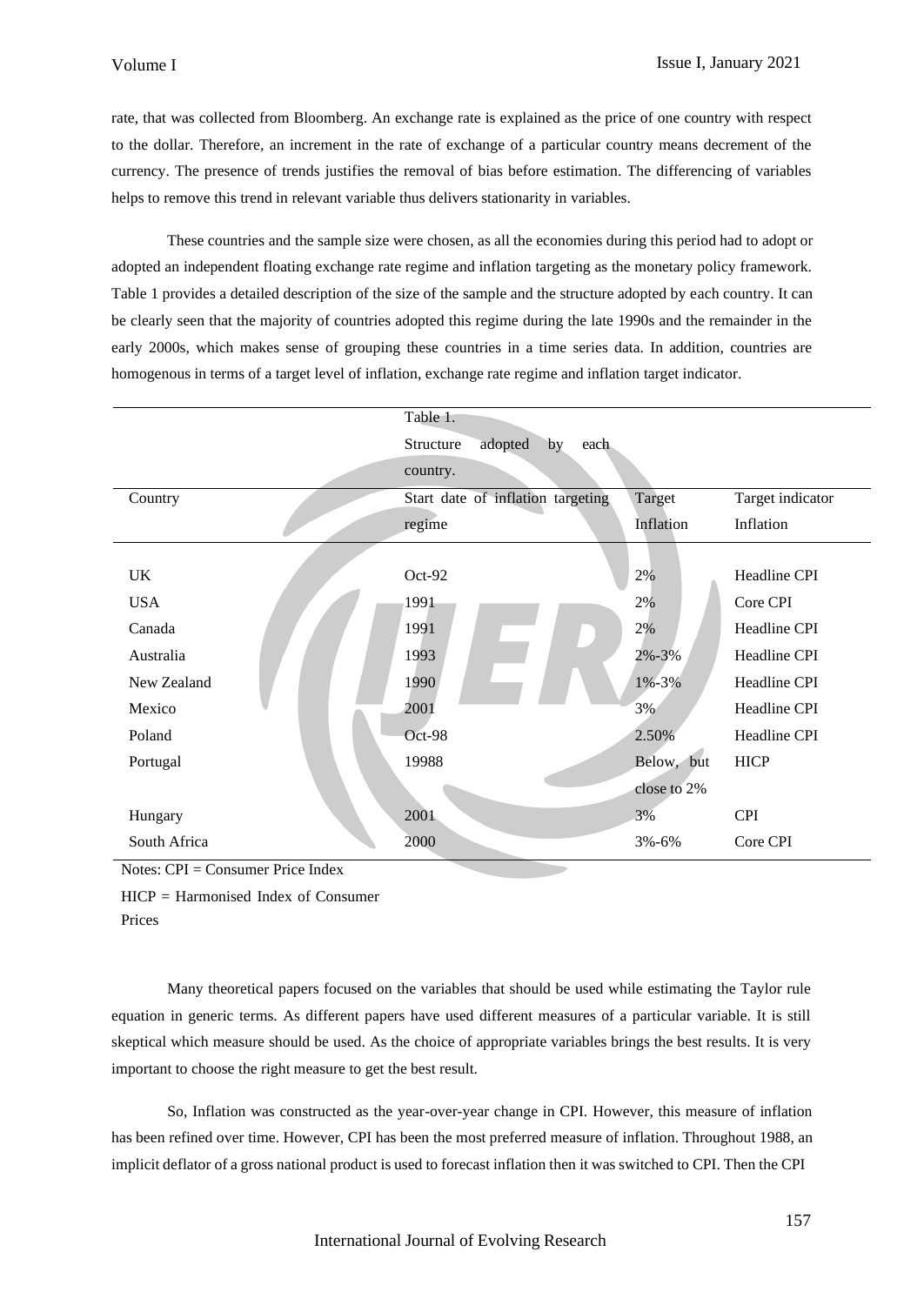was replaced by Personal Consumption Expenditure (PCE) and from 2004 core PCE deflator has been employed that excludes both energy and food prices.

Similarly, Different methods are used to estimate the output gap. Two alternative approaches that are very popular are: Hodrick -Prescott filter (HP) and Quadratic Time Trend (QTT). To construct output, we use Hodrick Prescott (HP). The output gap is explained as the variability of actual output from its potential level. To detrend the data we use real-time detrending, i.e. Hodrick Prescott. It separates the trend component from the raw data of the time series. The sensitivity adjustment of the trend is reached by making modifications  $\lambda$ =1600 for date of a quarter. The advantage of using this is that it increases the sensitivity to short-term trend.

Before heading towards the model, the important part is to check whether the variables are consistent or not?

The table 2 presents the descriptive statistics of all the variables of 10 countries from 1999-2017. To check the skewness and kurtosis of variables Jarque-Bera is used with a Null hypothesis of zero skewness and zero kurtosis. Similarly, In order to examine the stochastic properties of each of the variable under consideration, we use Augmented Dickey-Fuller (1981) test and the Philips-Perron (1988) test. The difference between ADF (Augmented Dickey-Fuller) and PP (Phillips and Perron) is that ADF uses additional lags of variables while PP accounts for serial correlation using Newey West standard errors. The results obtained from DF and PP tests are very similar. However, in our case, the results from ADF proved better to test unit root process. The only disadvantage of using this is the selection of appropriate lagged values.

| Table: 2                      |                      |         |         |         |         |             |  |  |
|-------------------------------|----------------------|---------|---------|---------|---------|-------------|--|--|
| <b>Descriptive Statistics</b> |                      |         |         |         |         |             |  |  |
| Variables                     | Countries            | Mean    | Maximum | Minimum | St. Dev | Jarque Bera |  |  |
|                               | Australia            | 0.03    | 0.06    | 0.01    | 0.01    | 30.56       |  |  |
|                               | Canada               | 0.02    | 0.04    | $-0.01$ | 0.01    | 6.08        |  |  |
|                               | Hungary              | 0.04    | 0.10    | $-0.01$ | 0.03    | 1.85        |  |  |
|                               | Mexico               | 0.05    | 0.16    | 0.02    | 0.03    | 320.86      |  |  |
|                               | New Zealand          | 0.02    | 0.05    | $-0.01$ | 0.01    | 1.27        |  |  |
| <b>CPI</b>                    | Poland               | 0.03    | 0.10    | $-0.01$ | 0.03    | 13.09       |  |  |
|                               | Portugal             | 0.02    | 0.05    | $-0.02$ | 0.01    | 3.38        |  |  |
|                               | South Africa         | 0.05    | 0.13    | $-0.02$ | 0.03    | 3.45        |  |  |
|                               | United               | 0.02    | 0.04    | 0.00    | 0.01    | 2.93        |  |  |
|                               | Kingdom              |         |         |         |         |             |  |  |
|                               | <b>United States</b> | 0.02    | 0.05    | $-0.02$ | 0.01    | 5.00        |  |  |
|                               |                      |         |         |         |         |             |  |  |
|                               | Australia            | $-0.01$ | 0.19    | $-0.41$ | 0.09    | 230.19      |  |  |
|                               | Canada               | $-0.02$ | 0.46    | $-0.78$ | 0.19    | 85.80       |  |  |
|                               | Hungary              | $-0.08$ | 3.52    | $-1.67$ | 0.53    | 2500.29     |  |  |
|                               | Mexico               | $-0.02$ | 0.18    | $-0.32$ | 0.11    | 11.01       |  |  |
| <b>Interest Rate</b>          | New Zealand          | $-0.01$ | 0.15    | $-0.54$ | 0.10    | 500.58      |  |  |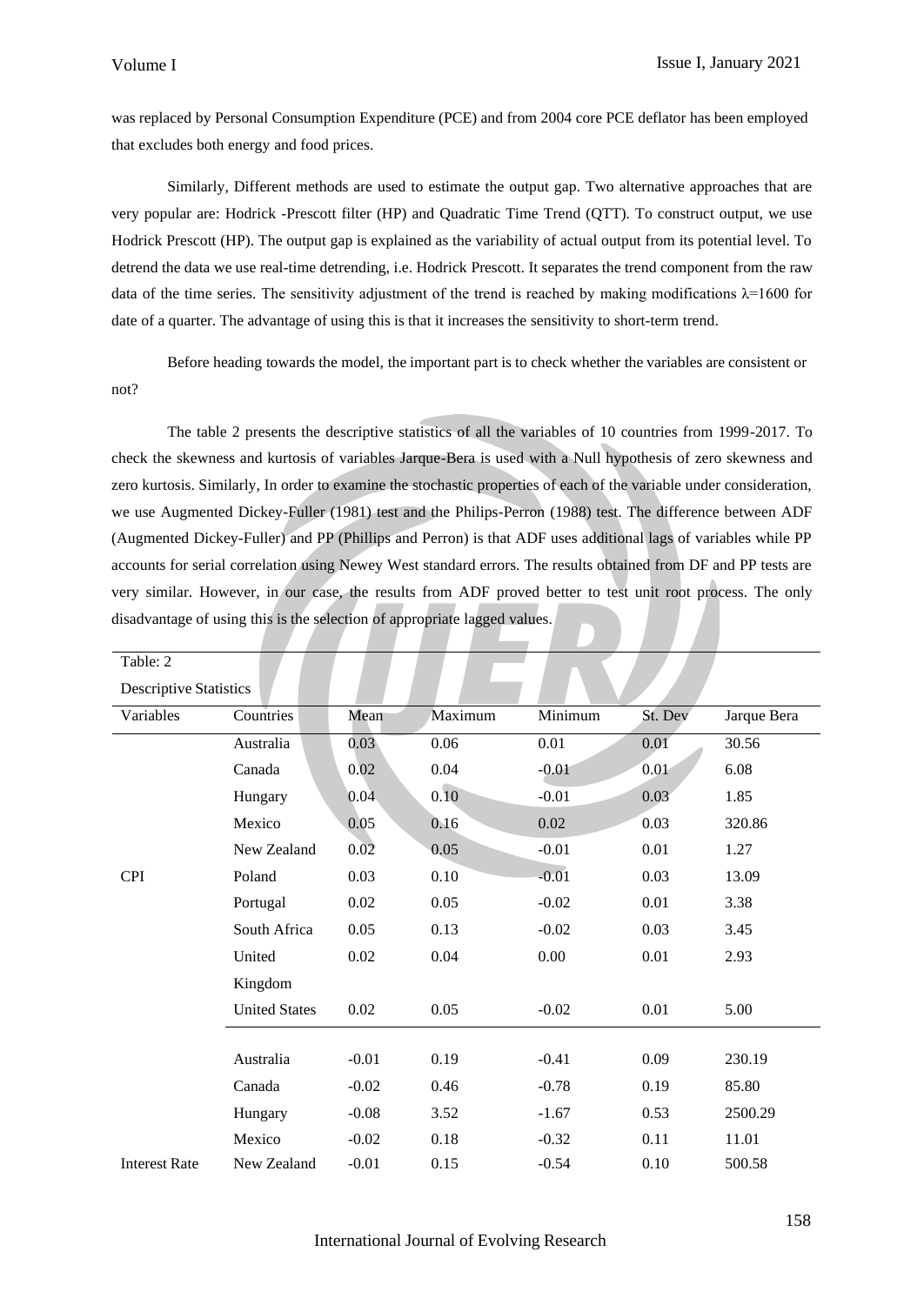|                      | Poland               | $-0.03$   | 0.25        | $-0.35$      | 0.10    | 8.54        |
|----------------------|----------------------|-----------|-------------|--------------|---------|-------------|
|                      | Portugal             | $-0.07$   | 0.26        | $-0.74$      | 0.24    | 25.32       |
|                      | South Africa         | $-0.01$   | 0.00        | 0.14         | $-0.27$ | 26.05       |
|                      | United               | $-0.04$   | 0.32        | $-0.81$      | 0.17    | 201.10      |
|                      | Kingdom              |           |             |              |         |             |
|                      | <b>United States</b> | $-0.02$   | 0.72        | $-0.96$      | 0.25    | 26.23       |
|                      |                      |           |             |              |         |             |
|                      | Australia            | 5.5E-14   | 9.3E-01     | $-1.2E + 00$ | 4.5E-01 | $1.6E + 00$ |
|                      | Canada               | 2.8E-14   | 9.1E-01     | $-2.6E + 00$ | 5.7E-01 | 7.8E+01     |
|                      | Hungary              | $2.3E-14$ | $1.0E + 00$ | $-3.9E + 00$ | 7.9E-01 | $3.7E + 02$ |
|                      | Mexico               | 3.5E-14   | $2.8E + 00$ | $-5.4E + 00$ | 9.7E-01 | $5.2E + 02$ |
|                      | New Zealand          | 4.7E-14   | $1.6E + 00$ | $-1.4E + 00$ | 5.7E-01 | 1.2E-01     |
| Output Gap           | Poland               | 8.1E-14   | $3.2E + 00$ | $-2.6E + 00$ | 8.4E-01 | $1.9E + 01$ |
|                      | Portugal             | 1.3E-14   | $1.5E + 00$ | $-2.2E + 00$ | 6.8E-01 | $2.9E + 00$ |
|                      | South Africa         | $6.1E-14$ | 8.4E-01     | $-2.2E + 00$ | 5.0E-01 | $6.2E + 01$ |
|                      | United               | $3.6E-14$ | 1.0E+00     | $-2.2E + 00$ | 5.4E-01 | $7.5E + 01$ |
|                      | Kingdom              |           |             |              |         |             |
|                      | <b>United States</b> | $4.1E-14$ | $1.1E + 00$ | $-2.3E + 00$ | 5.5E-01 | $4.6E + 01$ |
|                      |                      |           |             |              |         |             |
|                      | Australia            | 4.47      | 4.70        | 4.18         | 0.15    | 5.19        |
|                      | Canada               | 4.48      | 4.65        | 4.29         | 0.11    | 5.74        |
|                      | Hungary              | 4.52      | 4.71        | 4.28         | 0.10    | 9.29        |
|                      | Mexico               | 4.63      | 4.87        | 4.33         | 0.12    | 4.30        |
| <b>Exchange Rate</b> | New Zealand          | 4.58      | 4.75        | 4.27         | 0.13    | 12.38       |
|                      | Poland               | 4.57      | 4.81        | 4.40         | 0.08    | 8.89        |
|                      | Portugal             | 4.60      | 4.65        | 4.53         | 0.03    | 4.96        |
|                      | South Africa         | 4.48      | 4.69        | 4.16         | 0.13    | 4.76        |
|                      | United               | 4.74      | 4.89        | 4.56         | 0.10    | 8.32        |
|                      | Kingdom              |           |             |              |         |             |
|                      | <b>United States</b> | 4.72      | 4.91        | 4.54         | 0.11    | 4.65        |

AIC criterion was used to choose the ADF test lag length. The PP test was based on Bartlett- Kernel, using Newey –West Bandwidth. Null hypothesis is that the series has unit root against the alternative hypothesis of stationary series. \*\*\*, \*\* and \* indicates the statistical significance at the 1%, 5%, and 10% level, respectively. The test suggests that interest rate and the output gap remain constant at a level as the p value $\lt \alpha$ , i.e. level of significance. One can unaccept the null hypothesis of unit root except in cases of the rate of exchange and inflation, which are unchanged at first difference also. It can be clearly seen from table 3 and table 4. That Interest rate and the output gap remained unaltered in levels in both the cases. While CPI of UK, New Zealand is analysed in the first distinction also. Exchange rate for most of the countries is discussed on the first difference. There had been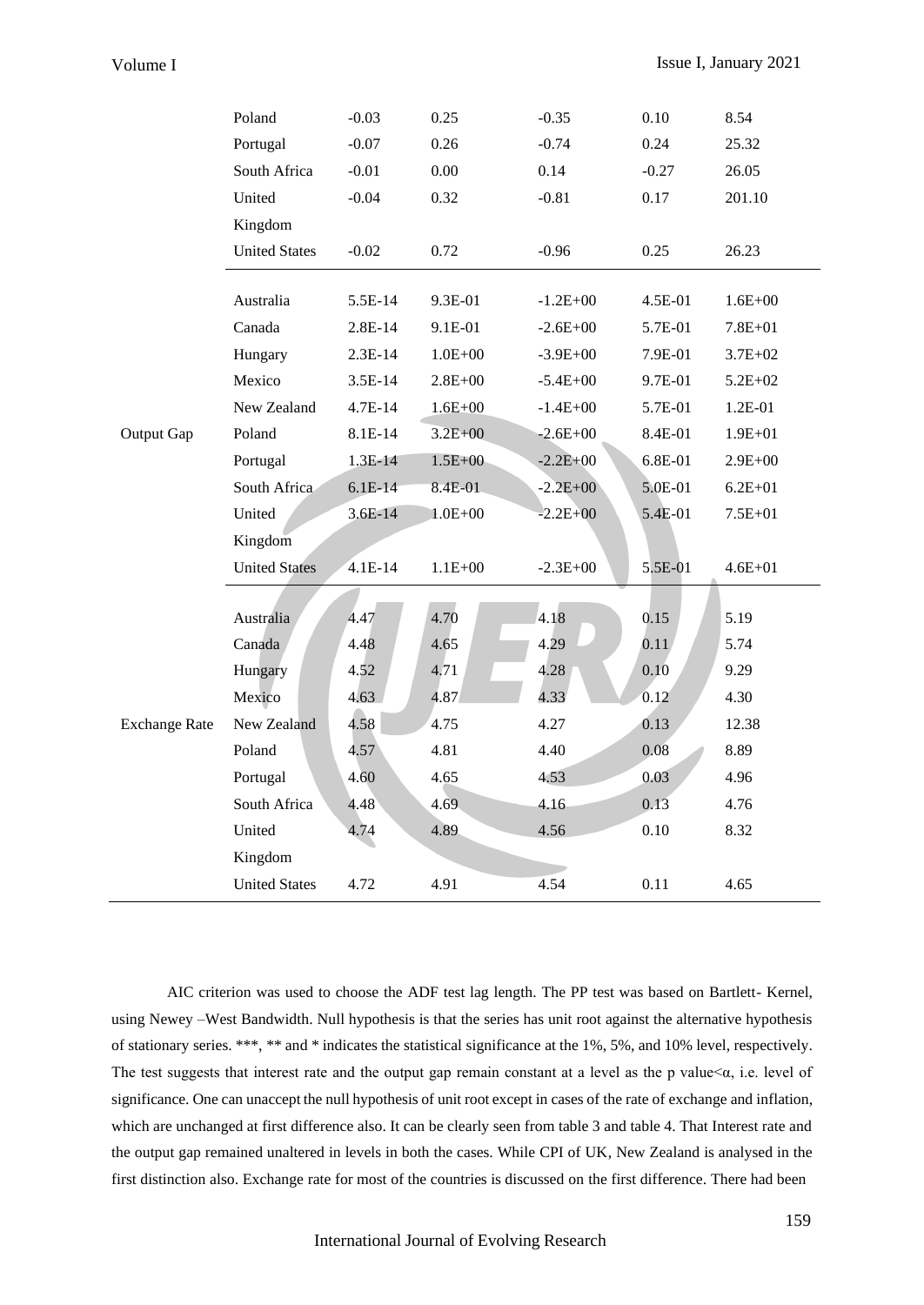controversial results while deciding the integration order of interest rate. Clarida et al. (2000) considered nominal interest rate as stationary. As they could accept the null hypothesis of non-stationarity. However, Nelson and Plosser (1982) considered interest rate as non-stationary. Castro (2011) decided to treat them as stationary. He found that both interest rate and inflation has an ambiguous order of integration.

## **3.1. Augmented Dickey-Fuller Test:**

| Table: 3                     |            |            |            |            |
|------------------------------|------------|------------|------------|------------|
| Augmented Dickey-Fuller Test |            |            |            |            |
| Australia                    |            |            |            |            |
|                              |            |            | Trend      |            |
| Variables                    |            | Intercept  | and        | None       |
|                              |            |            | Intercept  |            |
|                              | Level      | $-1.908$   | $-2.324$   | $-1.880*$  |
| <b>CPI</b>                   | First      |            |            |            |
|                              | difference | 7.011***   | 6.985***   | 6.785***   |
| Interest rate                | Level      |            |            |            |
|                              |            | 5.314***   | 5.547***   | 5.198***   |
| Output gap                   | Level      |            |            |            |
|                              |            | $6.168***$ | $6.123***$ | $6.214***$ |
|                              | Level      | $-1.058$   | $-2.402$   | $-0.867$   |
| Exchange rate                | First      |            |            |            |
|                              | difference | 7.147***   | 7.137***   | 7.137***   |
|                              |            |            |            |            |
| Canada                       |            |            |            |            |
|                              |            |            | Trend      |            |
| Variables                    |            | Intercept  | and        | None       |
|                              |            |            | Intercept  |            |
|                              | Level      | $-1.555$   | $-3.495**$ | $-0.643$   |
| <b>CPI</b>                   | First      |            |            |            |
|                              | difference | $4.315***$ | 4.278***   | 4.322***   |
|                              |            |            |            |            |
| Interest rate                | Level      | $7.137***$ | 4.647***   | 4.657***   |
|                              |            |            |            |            |
| Output gap                   | Level      | $5.555***$ | $5.515***$ | 5.595***   |
|                              | Level      | $-0.79$    | $-1.659$   | $-0.576$   |
| Exchange rate                | First      |            |            |            |
|                              | difference | 5.915***   | $6.240***$ | 5.939***   |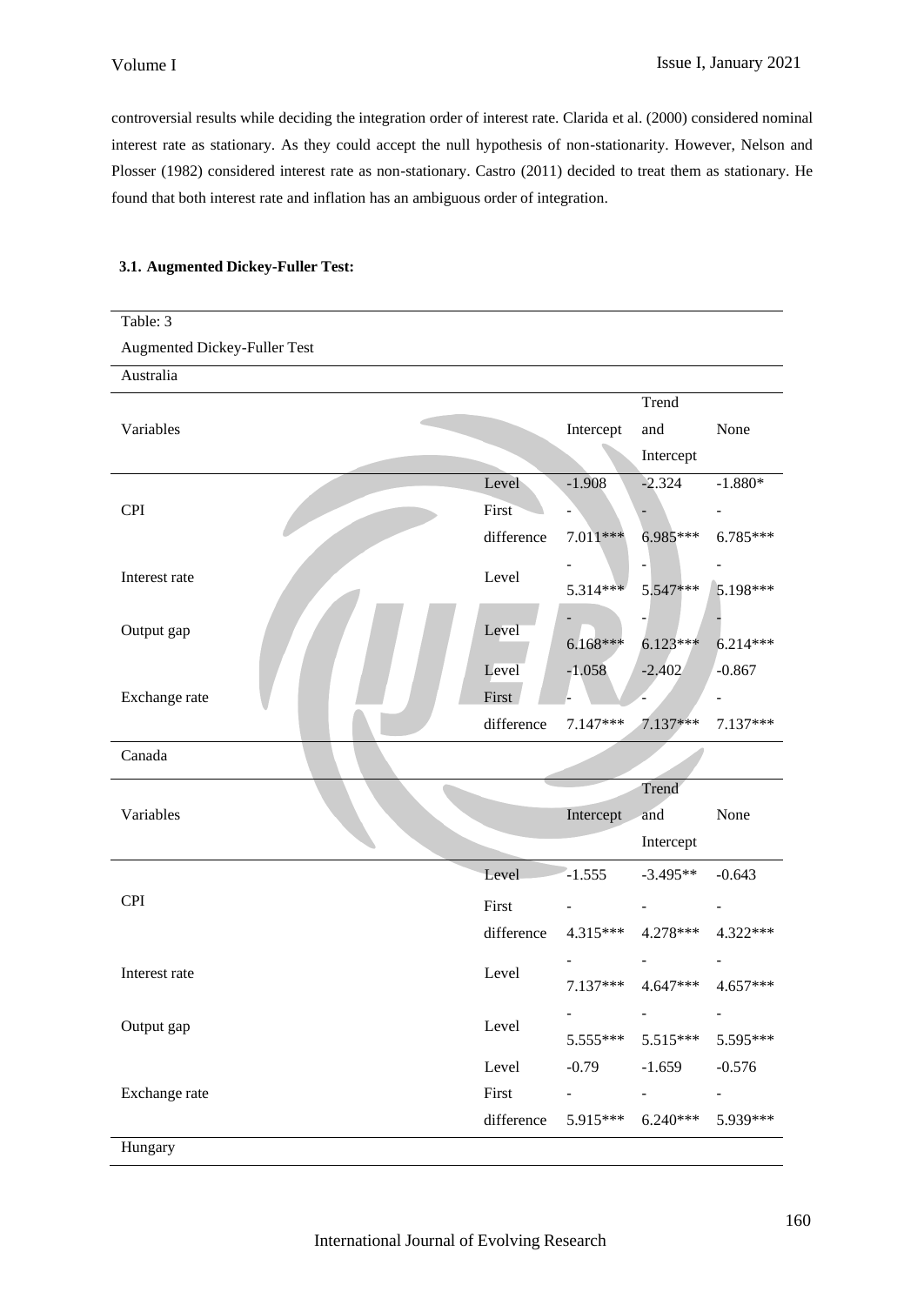|               |            |            | Trend          |                          |
|---------------|------------|------------|----------------|--------------------------|
| Variables     |            | Intercept  | and            | None                     |
|               |            |            | Intercept      |                          |
|               |            |            |                |                          |
|               | Level      | $-1.763$   | $-2.723$       | $-1.612*$                |
| <b>CPI</b>    | First      |            |                |                          |
|               | difference | $-2.499$   | $-2.553$       | $-2.386**$               |
|               |            |            |                |                          |
| Interest rate | Level      | $6.419***$ | $6.517***$     | 5.750***                 |
|               |            |            |                |                          |
| Output gap    | Level      |            | $\blacksquare$ |                          |
|               |            | $6.429***$ | $6.384***$     | $6.474***$               |
|               | Level      | $-0.452$   | 0.072          | $-0.724$                 |
| Exchange rate | First      |            |                |                          |
|               | difference | $-1.507$   | $-3.592**$     | $-1.355$                 |
| Mexico        |            |            |                |                          |
|               |            |            | Trend          |                          |
|               |            |            |                |                          |
| Variables     |            | Intercept  | and            | None                     |
|               |            |            | Intercept      |                          |
|               | Level      | $-2.990**$ | $-2.813$       | $-0.746$                 |
| <b>CPI</b>    | First      |            |                |                          |
|               | difference | 4.094***   | $-4.048**$     | 4.201***                 |
|               |            |            |                |                          |
| Interest rate | Level      | 4.554 ***  | $5.176***$     | 4.654***                 |
|               |            |            |                |                          |
| Output gap    | Level      |            |                |                          |
|               |            | $6.647***$ | $6.600***$     | 4.169***                 |
| Exchange rate | Level      | $-2.202$   | $-3.191*$      | 0.544                    |
| New Zealand   |            |            |                |                          |
|               |            |            |                |                          |
|               |            |            | Trend          |                          |
| Variables     |            | Intercept  | and            | None                     |
|               |            |            | Intercept      |                          |
|               | Level      | $-1.309$   | $-2.124$       | $-0.715$                 |
| <b>CPI</b>    | First      |            |                |                          |
|               | Difference | $-3.611*$  | $-3.588**$     | 3.629***                 |
|               |            |            |                |                          |
| Interest rate | Level      |            |                |                          |
|               |            | 4.402***   | 4.488***       | 4.378***                 |
| Output gap    | Level      |            |                | $\overline{\phantom{a}}$ |
|               |            | 7.971***   | 7.916***       | 8.025***                 |
|               | Level      | $-1.53$    | $-2.535$       | $-0.678$                 |
| Exchange rate |            |            |                |                          |
|               | First      |            |                |                          |
|               | difference | $6.881***$ | $6.831***$     | 6.882***                 |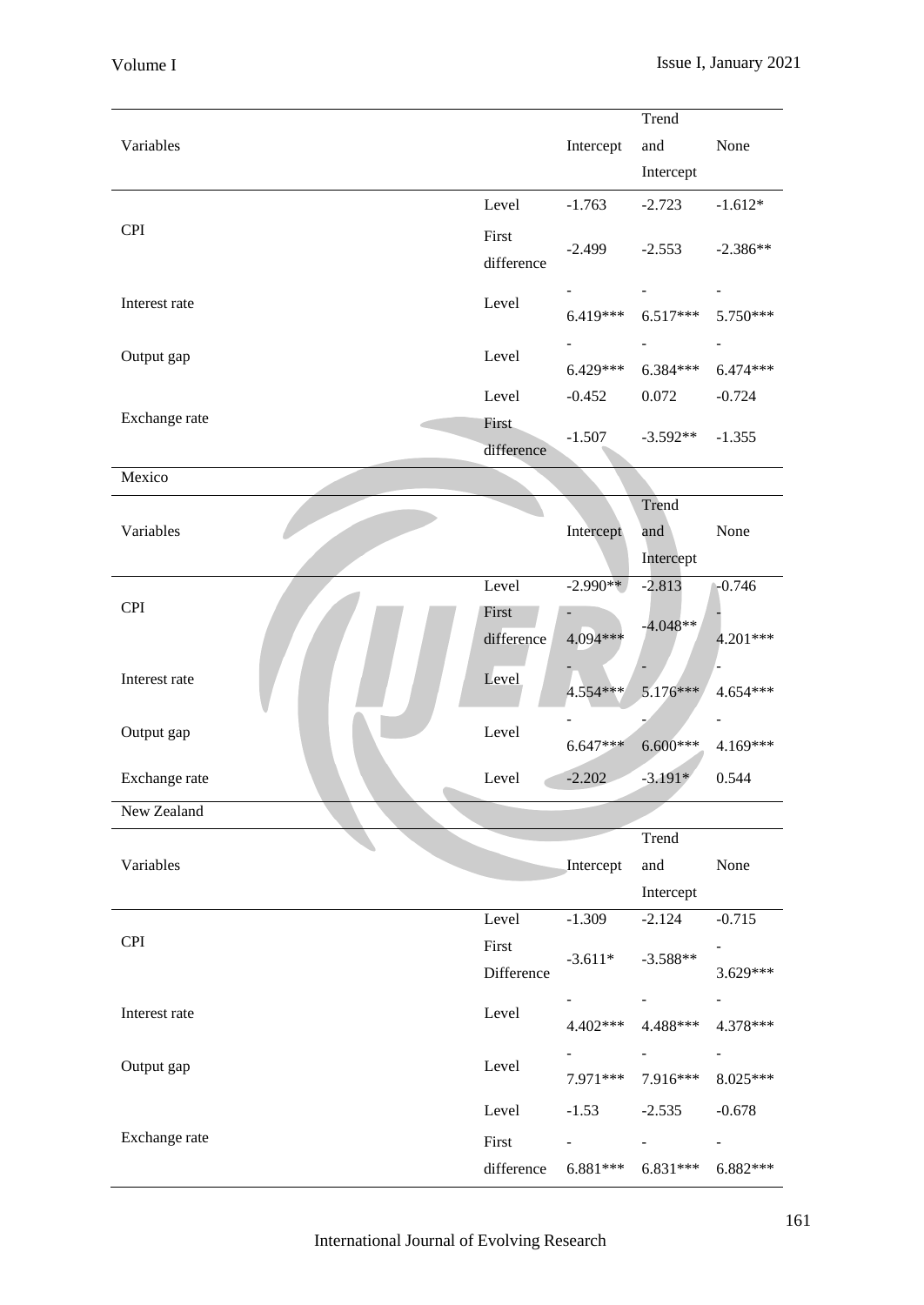| Poland               |                              |                      |                           |                          |
|----------------------|------------------------------|----------------------|---------------------------|--------------------------|
| Variables            |                              | Intercept            | Trend<br>and<br>Intercept | None                     |
|                      | Level                        | $-2.368$             | $4.113***$                | $-1.976**$               |
| <b>CPI</b>           | First                        |                      |                           |                          |
|                      | difference                   | 4.374***             | $4.402***$                | 4.329***                 |
| Interest rate        | Level                        | 4.822***             | 4.786***                  | 4.542***                 |
| Output gap           | Level                        | 4.182***             | $-4.083**$                | 4.212***                 |
|                      | Level                        | $-3.239**$           | $-3.596**$                | 0.178                    |
| Exchange rate        | First                        |                      |                           | $\overline{\phantom{a}}$ |
|                      | difference                   | $6.881***$           | $6.831***$                | $6.882***$               |
| <b>United States</b> |                              |                      |                           |                          |
| Variables            |                              | Intercept            | Trend<br>and<br>Intercept | None                     |
| <b>CPI</b>           | Level<br>First<br>difference | $-2.427$<br>$-3.481$ | $-2.949$<br>$-3.451*$     | $-0.7$<br>3.534***       |
| Interest rate        | Level                        | 4.214***             | 4.195***                  | 4.532***                 |
| Output gap           | Level                        |                      | 5.524*** 5.483***         | 5.564***                 |
|                      | Level                        | $-1.102$             | $-2.007$                  | 0.314                    |
| Exchange rate        | First                        |                      |                           |                          |
|                      | difference                   | $6.203***$           | $6.363***$                | $6.243***$               |
| Portugal             |                              |                      |                           |                          |
| Variables            |                              | Intercept            | Trend<br>and<br>Intercept | None                     |
| <b>CPI</b>           | Level                        | $-1.888$             | 4.306***                  | $-1.36$                  |
|                      | First                        |                      |                           |                          |
|                      | difference                   | 5.400***             | 5.362***                  | 5.422***                 |
| Interest rate        | Level                        | 4.283***             | $-3.092$                  | 3.700***                 |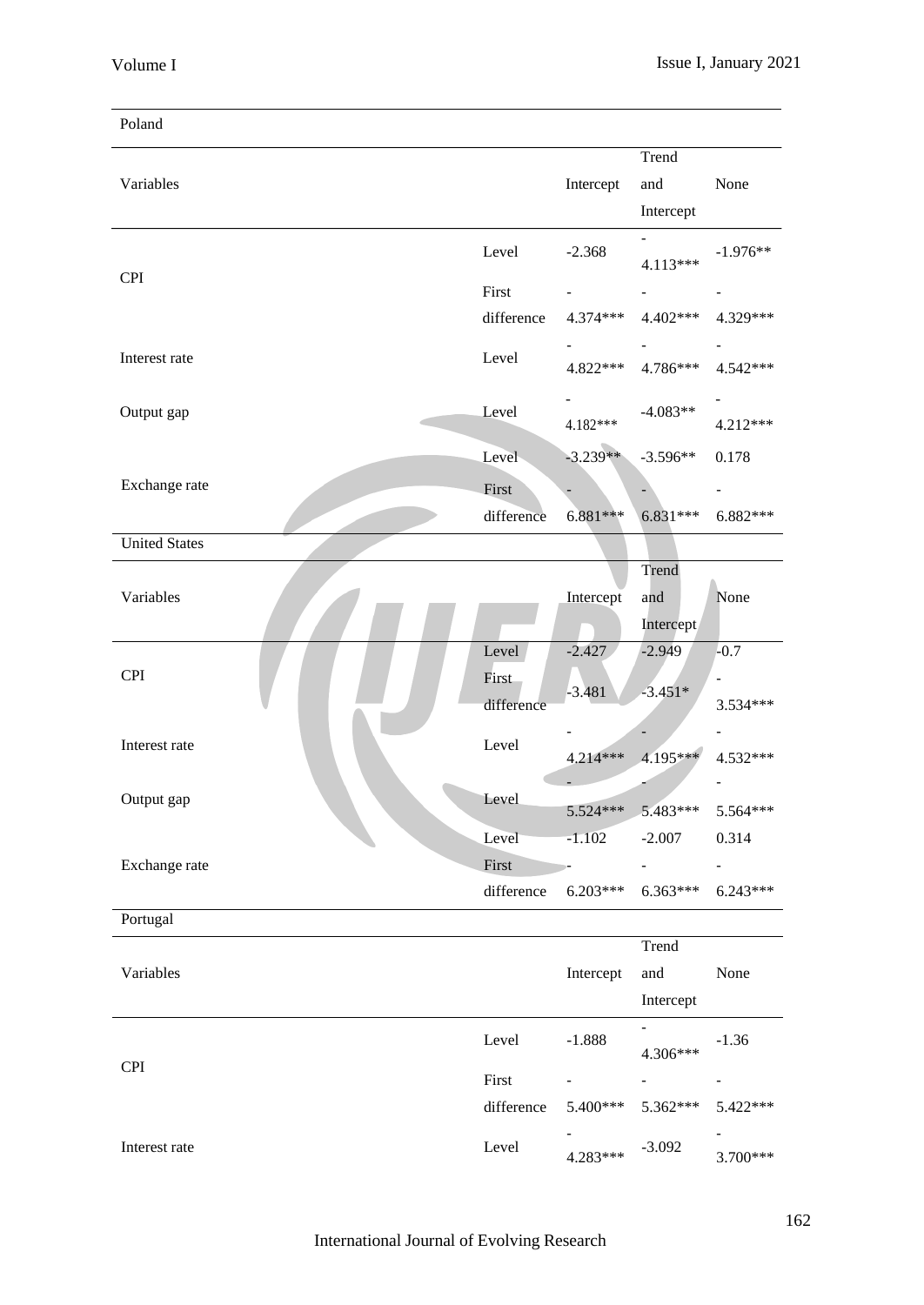| Level<br>$-1.989$<br>$-1.949$<br>$-0.169$<br>Exchange rate<br>South Africa<br>Trend<br>Variables<br>None<br>Intercept<br>and<br>Intercept<br>Level<br>$-3.088**$<br>$-0.938$<br>$-0.938$<br><b>CPI</b><br>First<br>$-3.504**$<br>3.530***<br>difference<br>3.561***<br>Level<br>Interest rate<br>4.121***<br>4.401***<br>4.041***<br>Level<br>Output gap<br>5.786***<br>5.747***<br>5.825***<br>Level<br>$-2.631*$<br>$-3.112$<br>0.263<br>Exchange rate<br><b>United Kingdom</b><br>Trend<br>None<br>Variables<br>Intercept<br>and<br>Intercept<br>Level<br>$-2.265$<br>$-2.382$<br>$-0.241$<br><b>CPI</b><br>First<br>difference<br>4.359***<br>4.324***<br>4.386***<br>Level<br>Interest rate<br>5.157***<br>$5.202***$<br>5.169***<br>Level | Output gap | Level | 7.332*** | $7.281***$ | 7.382*** |
|-------------------------------------------------------------------------------------------------------------------------------------------------------------------------------------------------------------------------------------------------------------------------------------------------------------------------------------------------------------------------------------------------------------------------------------------------------------------------------------------------------------------------------------------------------------------------------------------------------------------------------------------------------------------------------------------------------------------------------------------------|------------|-------|----------|------------|----------|
|                                                                                                                                                                                                                                                                                                                                                                                                                                                                                                                                                                                                                                                                                                                                                 |            |       |          |            |          |
|                                                                                                                                                                                                                                                                                                                                                                                                                                                                                                                                                                                                                                                                                                                                                 |            |       |          |            |          |
|                                                                                                                                                                                                                                                                                                                                                                                                                                                                                                                                                                                                                                                                                                                                                 |            |       |          |            |          |
|                                                                                                                                                                                                                                                                                                                                                                                                                                                                                                                                                                                                                                                                                                                                                 |            |       |          |            |          |
|                                                                                                                                                                                                                                                                                                                                                                                                                                                                                                                                                                                                                                                                                                                                                 |            |       |          |            |          |
|                                                                                                                                                                                                                                                                                                                                                                                                                                                                                                                                                                                                                                                                                                                                                 |            |       |          |            |          |
|                                                                                                                                                                                                                                                                                                                                                                                                                                                                                                                                                                                                                                                                                                                                                 |            |       |          |            |          |
|                                                                                                                                                                                                                                                                                                                                                                                                                                                                                                                                                                                                                                                                                                                                                 |            |       |          |            |          |
|                                                                                                                                                                                                                                                                                                                                                                                                                                                                                                                                                                                                                                                                                                                                                 |            |       |          |            |          |
|                                                                                                                                                                                                                                                                                                                                                                                                                                                                                                                                                                                                                                                                                                                                                 |            |       |          |            |          |
|                                                                                                                                                                                                                                                                                                                                                                                                                                                                                                                                                                                                                                                                                                                                                 |            |       |          |            |          |
|                                                                                                                                                                                                                                                                                                                                                                                                                                                                                                                                                                                                                                                                                                                                                 |            |       |          |            |          |
|                                                                                                                                                                                                                                                                                                                                                                                                                                                                                                                                                                                                                                                                                                                                                 |            |       |          |            |          |
|                                                                                                                                                                                                                                                                                                                                                                                                                                                                                                                                                                                                                                                                                                                                                 |            |       |          |            |          |
|                                                                                                                                                                                                                                                                                                                                                                                                                                                                                                                                                                                                                                                                                                                                                 |            |       |          |            |          |
|                                                                                                                                                                                                                                                                                                                                                                                                                                                                                                                                                                                                                                                                                                                                                 |            |       |          |            |          |
|                                                                                                                                                                                                                                                                                                                                                                                                                                                                                                                                                                                                                                                                                                                                                 |            |       |          |            |          |
|                                                                                                                                                                                                                                                                                                                                                                                                                                                                                                                                                                                                                                                                                                                                                 |            |       |          |            |          |
|                                                                                                                                                                                                                                                                                                                                                                                                                                                                                                                                                                                                                                                                                                                                                 |            |       |          |            |          |
|                                                                                                                                                                                                                                                                                                                                                                                                                                                                                                                                                                                                                                                                                                                                                 |            |       |          |            |          |
|                                                                                                                                                                                                                                                                                                                                                                                                                                                                                                                                                                                                                                                                                                                                                 |            |       |          |            |          |
|                                                                                                                                                                                                                                                                                                                                                                                                                                                                                                                                                                                                                                                                                                                                                 |            |       |          |            |          |
|                                                                                                                                                                                                                                                                                                                                                                                                                                                                                                                                                                                                                                                                                                                                                 |            |       |          |            |          |
| $6.960***$<br>6.912***<br>7.007***                                                                                                                                                                                                                                                                                                                                                                                                                                                                                                                                                                                                                                                                                                              | Output gap |       |          |            |          |
| $-1.783$<br>$-2.315*$<br>0.768<br>Exchange rate<br>Level                                                                                                                                                                                                                                                                                                                                                                                                                                                                                                                                                                                                                                                                                        |            |       |          |            |          |

\*\*\* p<0.01, \*\* p<0.05, \* p<0.1

## **3.2. Phillips and Perron Test:**

| Table: 4                  |  |  |
|---------------------------|--|--|
| Phillips and Perron Test: |  |  |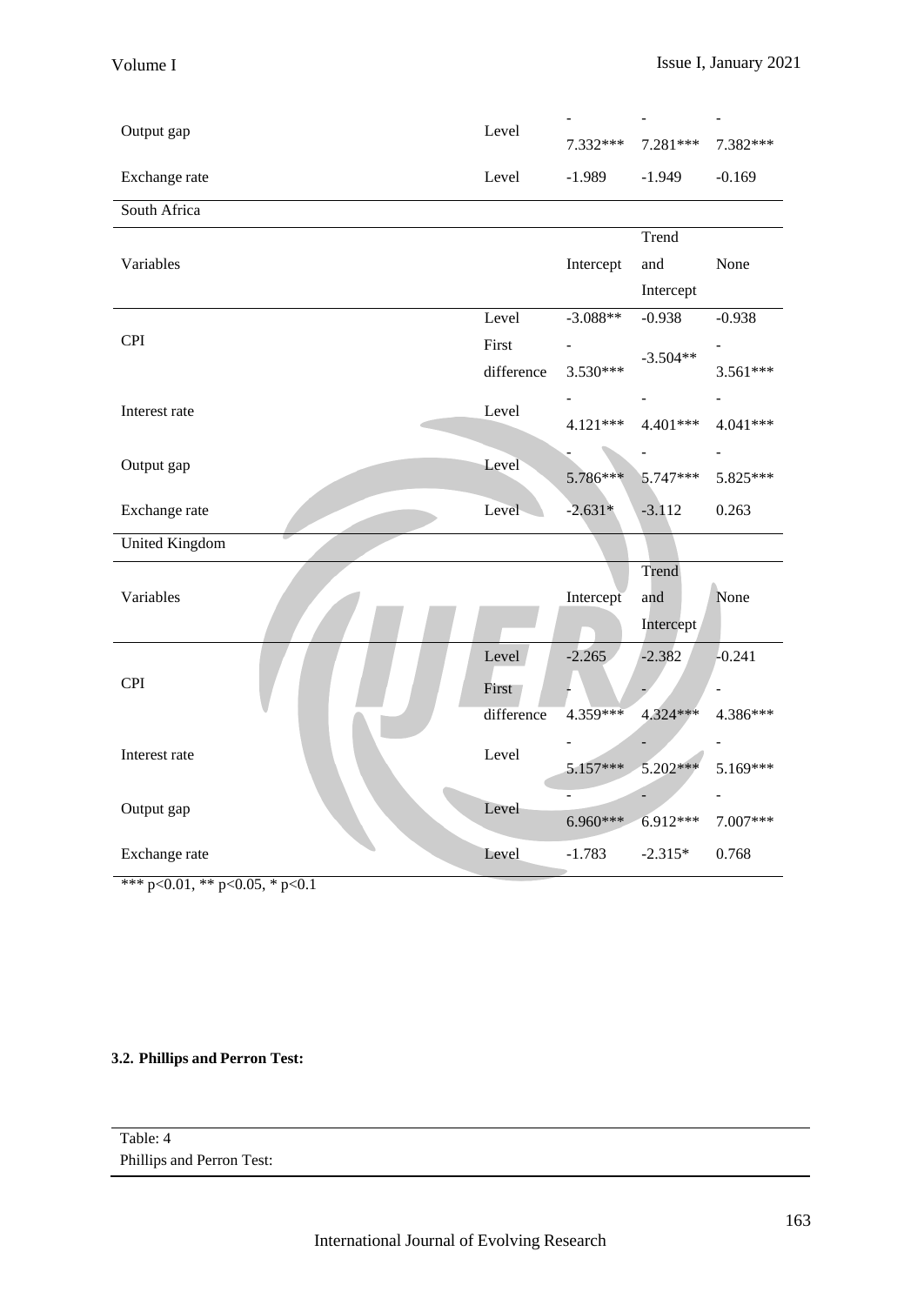## Australia

Mexico

| Variables     |            | Intercept      | Trend and                | None                     |
|---------------|------------|----------------|--------------------------|--------------------------|
|               |            |                | Intercept                |                          |
| <b>CPI</b>    | Level      | $-3.444**$     | $-4.296***$              | $-1.107$                 |
| Interest rate | Level      | $-3.958***$    | $-3.914**$               | $-3.969***$              |
|               | Level      | $\blacksquare$ | $\overline{\phantom{a}}$ | $\overline{\phantom{a}}$ |
| Output gap    |            | $10.311***$    | $10.211***$              | $10.411***$              |
|               | Level      | $-0.798$       | $-2.278$                 | $-0.825$                 |
| Exchange rate | First      |                | $-6.944***$              |                          |
|               | difference | $-6.955***$    |                          | $-6.937***$              |
| Canada        |            |                |                          |                          |
|               |            |                |                          |                          |

| Variables     |                     | Intercept   | Trend and<br>Intercept | None        |
|---------------|---------------------|-------------|------------------------|-------------|
| <b>CPI</b>    | Level               | $-3.625***$ | $-4.409***$            | $-1.292$    |
| Interest rate | Level               | $-4.431***$ | $-4.408***$            | $-4.438***$ |
| Output gap    | Level               | $-5.172***$ | $-5.123***$            | $-5.219***$ |
|               | Level               | $-0.573$    | $-1.609$               | $-0.551$    |
| Exchange rate | First<br>difference | $-7.214***$ | $-7.319***$            | $-7.231***$ |
| Hungary       |                     |             |                        |             |
| Variables     |                     | Intercept   | Trend and<br>Intercept | None        |
|               | Level               | $-1.584$    | $-2.562$               | $-1.594$    |
| <b>CPI</b>    | First<br>difference | $-5.384***$ | $-5.367***$            | $-5.441***$ |
| Interest rate | Level               | 11.384***   | 11.761***              | 10.704***   |
| Output gap    | Level               | $-6.458***$ | $-6.413***$            | $-6.502***$ |
|               | Level               | $-0.381$    | $-0.832$               | 0.323       |
| Exchange rate | First<br>difference | $-6.713***$ | 12.496***              | $-6.719***$ |

| Variables     |       | Intercept | Trend and<br>Intercept              | None |
|---------------|-------|-----------|-------------------------------------|------|
| <b>CPI</b>    | Level |           | $-6.492***$ $-5.266***$ $-3.619***$ |      |
| Interest rate | Level |           | $-4.801***$ $-5.155***$ $-4.679***$ |      |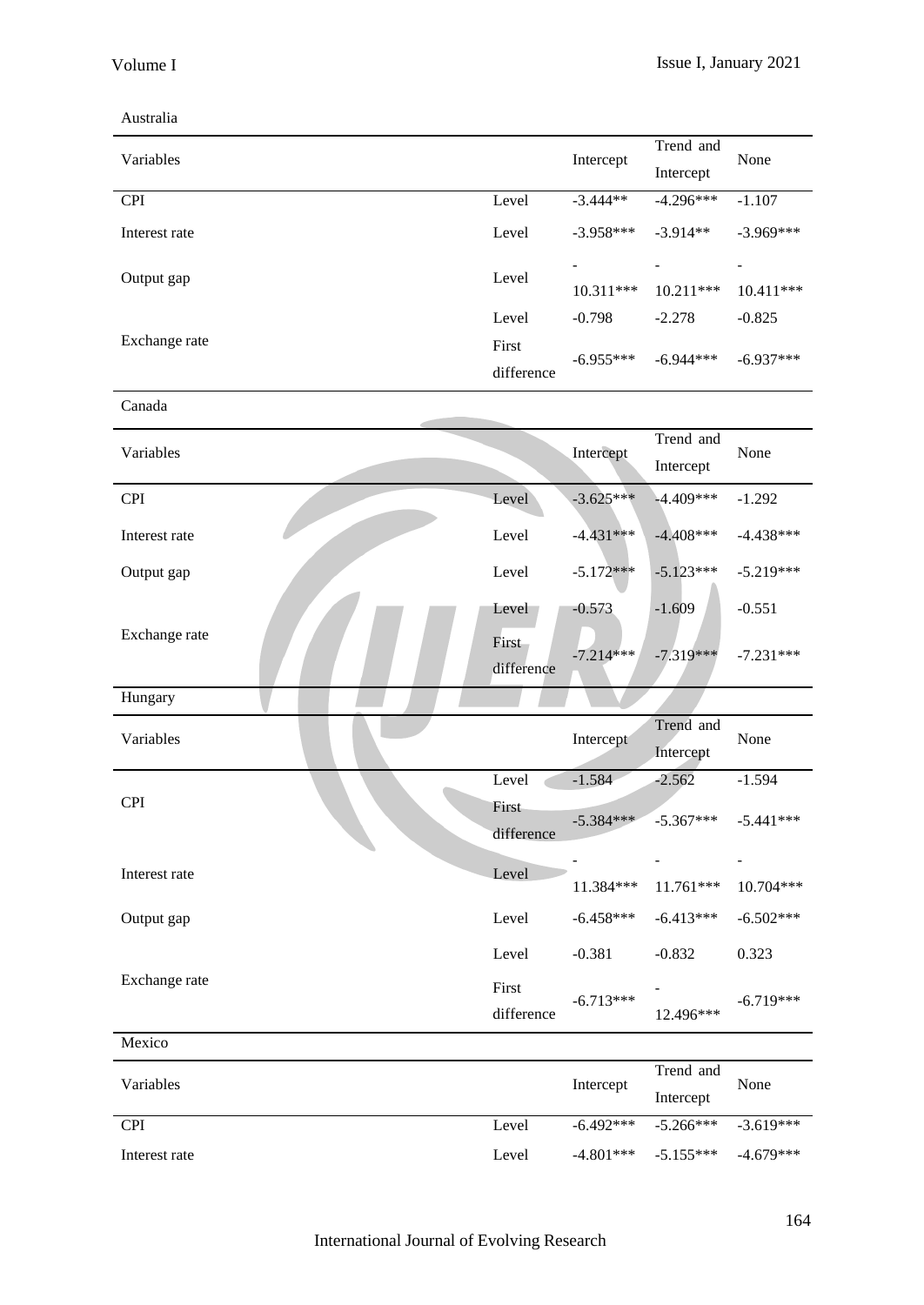| Output gap    | Level      | $-5.606***$ $-5.525***$ $-5.679***$ |                                     |       |
|---------------|------------|-------------------------------------|-------------------------------------|-------|
|               | Level      | $-2.244$                            | $-1.98$                             | 0.515 |
| Exchange rate | First      |                                     | $-7.822***$ $-7.890***$ $-7.869***$ |       |
|               | difference |                                     |                                     |       |

| New Zealand          |            |             |             |                |  |
|----------------------|------------|-------------|-------------|----------------|--|
| Variables            |            | Intercept   | Trend and   | None           |  |
|                      |            |             | Intercept   |                |  |
| <b>CPI</b>           | Level      | $-3.286**$  | $-3.622**$  | $-1.396$       |  |
| Interest rate        | Level      | $-4.352***$ | $-4.355***$ | $-4.338***$    |  |
| Output gap           | Level      | $-7.977***$ | $-7.923***$ | $-8.031***$    |  |
|                      | Level      | $-1.293$    | $-2.445$    | $-0.578$       |  |
| Exchange rate        | First      | $-6.898***$ | $-6.849***$ | $-6.899***$    |  |
|                      | difference |             |             |                |  |
| Poland               |            |             |             |                |  |
| Variables            |            | Intercept   |             | None           |  |
|                      |            |             | Intercept   |                |  |
| <b>CPI</b>           | Level      | $-2.368$    | $-4.113***$ | $-1.976**$     |  |
| Interest rate        | Level      | $-4.804***$ | $-4.768***$ | $-4.502***$    |  |
| Output gap           | Level      |             |             | $\blacksquare$ |  |
|                      |            | $10.150***$ | 10.085***   | 10.216***      |  |
| Exchange rate        | Level      | $-2.698*$   | $-2.964$    | 0.143          |  |
| <b>United States</b> |            |             |             |                |  |

| Variables     |  |  |            | Intercept   | Trend and<br>Intercept | None        |
|---------------|--|--|------------|-------------|------------------------|-------------|
| <b>CPI</b>    |  |  | Level      | $-3.319**$  | $-3.741**$             | $-1.524$    |
| Interest rate |  |  | Level      | $-5.111***$ | $-5.164***$            | $-5.123***$ |
| Output gap    |  |  | Level      | $-7.002***$ | $-6.955***$            | $-7.048***$ |
|               |  |  | Level      | $-0.745$    | $-1.854$               | 0.338       |
| Exchange rate |  |  | First      | $-6.424***$ | $-6.400***$            | $-6.458***$ |
|               |  |  | difference |             |                        |             |

| Portugal   |            |           |                                     |          |  |
|------------|------------|-----------|-------------------------------------|----------|--|
| Variables  |            | Intercept | Trend and                           | None     |  |
|            |            |           | Intercept                           |          |  |
|            | Level      | $-2.264$  | $-3.003$                            | $-1.522$ |  |
| <b>CPI</b> | First      |           |                                     |          |  |
|            | difference |           | $-5.843***$ $-5.809***$ $-5.879***$ |          |  |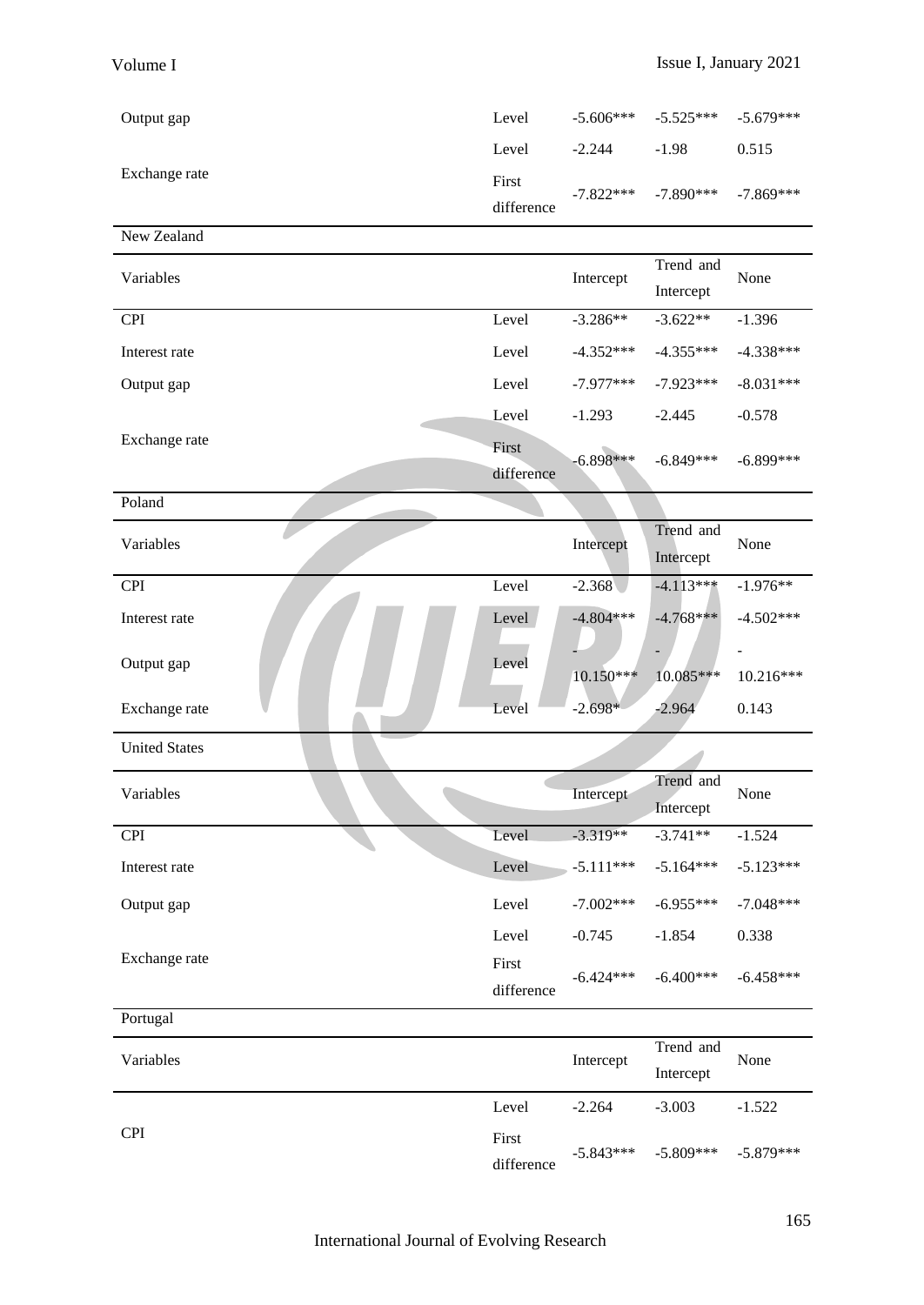| Interest rate | Level      |          | $-3.865***$ $-3.815***$ $-3.799***$ |          |
|---------------|------------|----------|-------------------------------------|----------|
| Output gap    | Level      |          | $-7.355***$ $-7.305***$ $-7.405***$ |          |
|               | Level      | $-1.249$ | $-1.309$                            | $-0.371$ |
| Exchange rate | First      |          | $-7.444***$ $-7.390***$ $-7.476***$ |          |
|               | difference |          |                                     |          |

| South Africa          |                     |             |                        |             |
|-----------------------|---------------------|-------------|------------------------|-------------|
| Variables             |                     | Intercept   | Trend and<br>Intercept | None        |
| <b>CPI</b>            | Level               | $-3.097**$  | $-3.11$                | $-1.547$    |
| Interest rate         | Level               | $-3.989***$ | $-4.166***$            | $-3.911***$ |
| Output gap            | Level               | $-5.821***$ | $-5.782***$            | $-5.860***$ |
|                       | Level               | $-2.229$    | $-2.517$               | 0.366       |
| Exchange rate         | First<br>difference | $-6.529***$ | $-6.482***$            | $-6.563***$ |
| <b>United Kingdom</b> |                     |             |                        |             |
| Variables             |                     | Intercept   | Trend and              | None        |
|                       |                     |             | Intercept              |             |
|                       | Level               | $-1.913$    | $-2.279$               | $-0.721$    |
| <b>CPI</b>            | First<br>difference | $-5.936***$ | $-5.888***$            | $-5.975***$ |
| Interest rate         | Level               | $-4.879***$ | $-4.878***$            | $-4.532***$ |
| Output gap            | Level               | $-4.889***$ | $-4.857***$            | $-4.921***$ |
|                       | Level               | $-1.444$    | $-2.066$               | 0.83        |

\*\*\* p<0.01, \*\* p<0.05, \* p<0.1

#### **4. Methodology:**

In recent years, the performance of simple policy rules has been examined in theoretical as well as in practical terms. Such rules received considerable attention because of their simplicity and transparency. These rules reflect real activity conditions of the economy and help in setting policy instruments as a function of one or more dependent variable. However, these rules are based on an unrealistic assumption and require subsequent revisions. I focus my attention on a linear function that sets the relationship between the interest rate as a function of output gap and inflation.

Stuart (1996) expressed the behavior of the national bank of the United Kingdom using the same kind of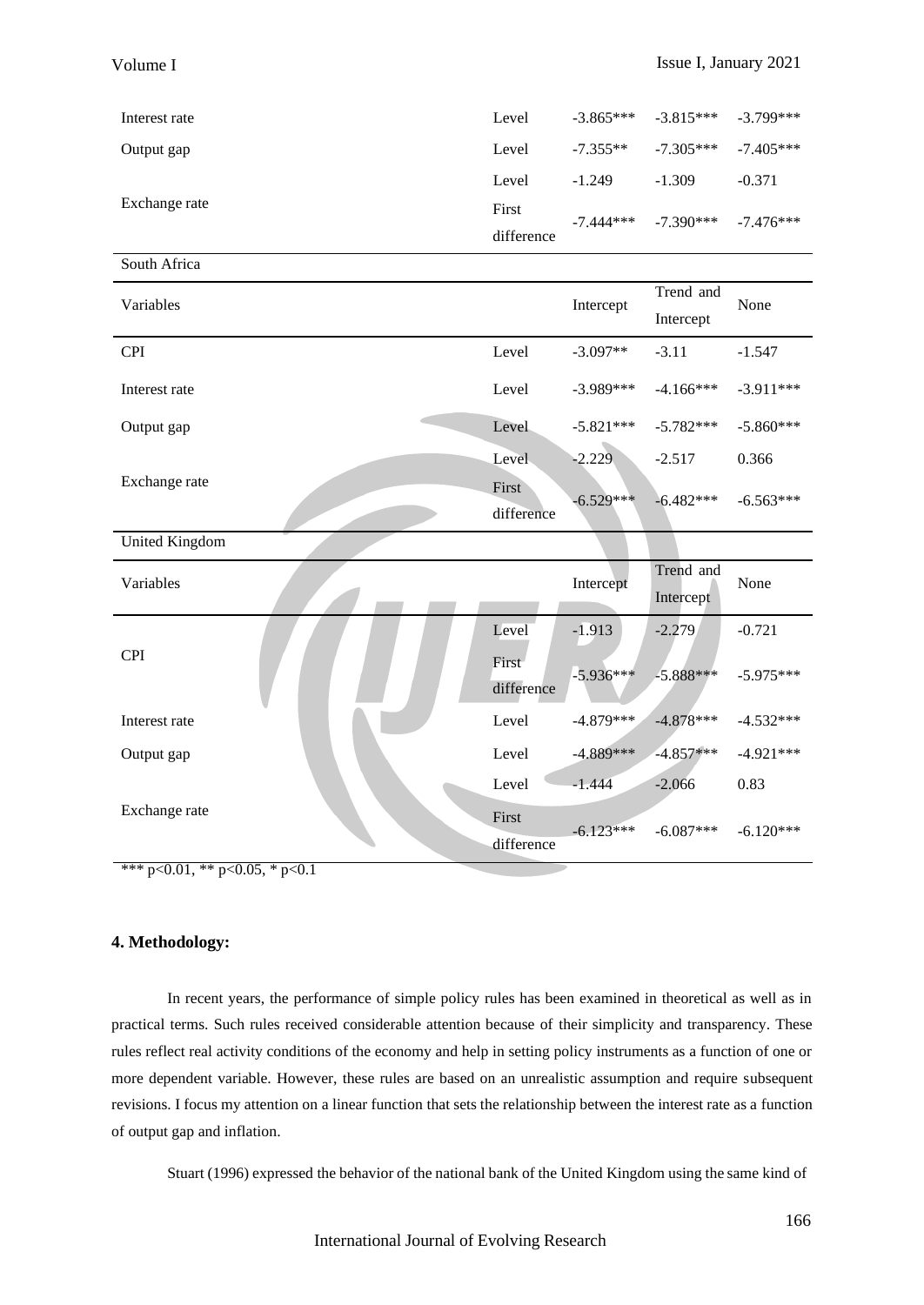rule. Clarida et al. (1999) use a forward-looking model. Further studies by Weynark (1999), Christiano and Gust (1999) characterises model with limited participation. Studies by Ball (1999) other rules were compared with Taylor type rule. Svensson (1998) showed first order condition could be used to obtain backward looking Taylortype rule. The purpose was to compare the performance of these rules chosen according to the preferences of the author with the simple Taylor type rule. The problems arise from the infinity of possible methods allow us to choose a simplified version of the rule.

In our study, we focused on both backward and forward-looking version of Taylor rule. Firstly, we will discuss the simple Taylor- type rule i.e. backward looking version and then will explain how it is different from forward looking version of the Taylor rule. In my study, I present how the estimates from the simple Taylor rule equation changes when I incorporate the exchange rate in our Taylor rule equation.

## **4.1 Linear Taylor Rule:**

The linear relationship between the short-term nominal interest rate, output gap and the inflation rate as suggested by Taylor in the year 1993 is given by the following equation:

$$
Model 1: r t = \pi t + m g dp t + h c pi t + rn (4.1.1)
$$

Where,

 $\pi$  = Target inflation rate

 $q$ dpt = Deviation of output from its potential level for every quarter t, i.e. output gap

 $c$ *cpiit* = ( $\pi t$ - $\pi$ \*), i.e. the inflation rate over the last four quarters measured as a difference in the logarithm of CPI over four previous quarters.

 $rn =$  equilibrium level of interest

Taylor postulated equal weights of 0.5 to output, and inflation gap and the target level of inflation and equilibrium level of real interest rate equals to 2% producing the following equation.

 $rt = 1.0 + 1.5 \pi t + 0.5$  *adpt* (4.1.2)

For our simplicity, we assume that the target inflation rate and equilibrium level of interest equals to zero. To start, we evaluate the original Taylor rule:

 $rt = m \, gdpt + h \, \pi t$  (4.1.3)

To test if the explanatory variables in our model are significant or not we run Wald test. By using the Wald test, we test the null that coefficients of inflation and output gap (m and h) are equal to 0.5 or not. It shows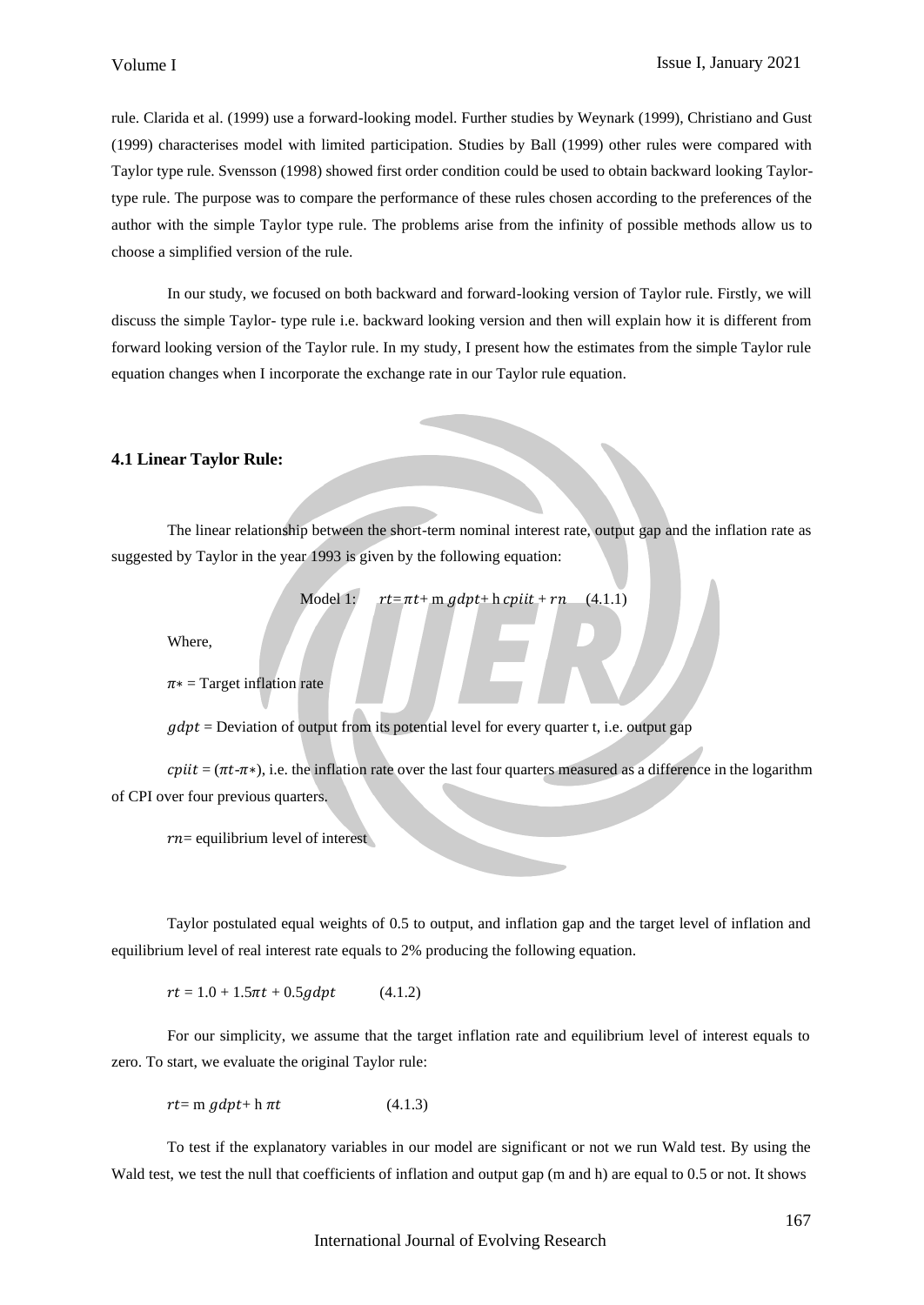if variables are not significant you can remove that variable from the model. As suggested by the original Taylor rule equation we test it for 0.5 for both output gap and inflation coefficient.

Null hypothesis: Ho: c  $(2) = 0.5$ , c  $(3) = 0.5$ 

#### **4.2 Augmented Taylor Rule:**

Now, we consider how the effectiveness of the original rule affects the addition of real exchange rate with the standard rule. The modified version of the Taylor rule becomes:

Model 2:  $rt = m gdpt + h \pi t + lqt + \epsilon \epsilon t$  (4.2.1)

We again run the Wald test and check if l is set at 0.50, so, now the null hypothesis is:  $Ho = c(2)=0.5$ ,  $c(3)=0.5,c(4)=0.5.$ 

Then we test for serial correlation that shows the relationship between a particular variable and its lagged version over various time intervals. The presence of serial correlation shows that the future level is affected by the particular level of the variable. We are using the Breusch-Godfrey Serial Correlation LM test to check for serial correlation. A number of lags taken is equal to 1 as suggested by AIC in ADF test. We test it for the null of no serial correlation at up to 1 lag. Zero correlation implies that the variables are uncorrelated.

Then we check for the presence of heteroscedasticity in our data and to test that, we do the white test. The advantage of using this test as it does not rely on the assumption of normality and it is very simple to implement. It allows inflation, output gap and exchange rate (independent variable) to have a nonlinear effect on the variance of error. The null hypothesis, in this case, is Ho: Homoscedasticity. If the p value<.05, i.e. significance level then we have to accept our null hypothesis of Homoscedasticity.

Now, we estimate the modified version of the Taylor rule employing more advanced estimator called Instrument Variable (IV) by taking two lags of our independent variable (exchange rate). To answer the problem of heteroscedasticity, we re-estimate our model using Instrument Variable by taking lags of the rate of exchange. We assume for the moment that  $qt$  and  $\epsilon \epsilon t$  are correlated and to isolate uncorrelated part between  $qt$  and  $\epsilon \epsilon t$  we use the additional variable. Two conditions must be satisfied to show how estimated coefficients differs from the modified version of the Taylor rule: (1) Relevance condition and (2) Exogeneity condition.

In general, there are three different methods we can choose from (1) Least Square (LS), (2) Generalised Methods of Moments (GMM) and (3) Instrument Variable (IV). Empirical evidence shows that GMM is more consistent than any other method. Clarida et al., (1998) and Mark, (2009) gave two reasons for that: (1) the endogenous variable and the error term are correlated, and the expectation of explanatory variables (inflation and output gap) are endogenous. In addition, the inflation rate and output gap lagged interest rate, which proves that the estimates from Least Square (LS) are biased, and IV and GMM should be used. Majority of paper uses LS to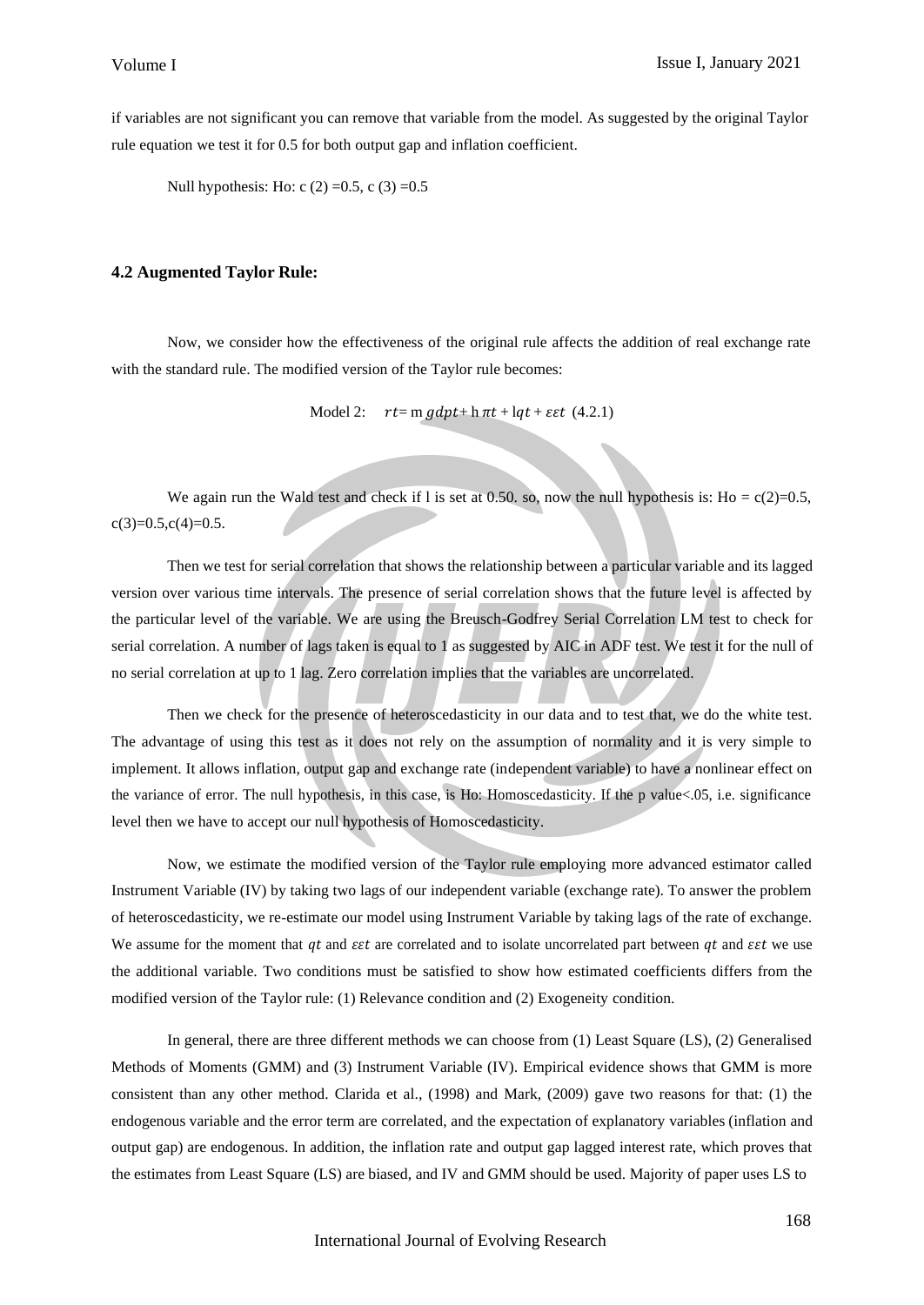study the non- linearity of the model. For example, Alcidi etal.(2009) estimated the reaction function of Federal Reserve interest rate using smooth transition regression model (STR) and the same thing was estimated by Kenneth (2007) and Bunzel and Enders (2010) by employing threshold model. The two techniques are different smooth transition model allows for slow adjustment speed which is more probable in reality while threshold model allows for switching of the model between higher and lower regime and the switch between them is instant. However, it is complicated to prove which technique is more appropriate even if nonlinear Taylor model is followed. Sometimes it depends on the preferences of researchers. Up until now few discussions on which method should be used in a particular situation has been demonstrated. These methods have not been fully developed in statistical theory and the related software are very rare. Caner and Hansen (2004) introduced the GMM framework. They developed GMM as the estimator of the slope parameter and for threshold variable; they developed Two-Stage Least Square (TSLS) Estimator. Inflation threshold introduced by Zisimos and Jean- Francois (2009) to estimate forward-looking Taylor rule.

## **5. Data Analysis:**

As the table 5 below present results of an estimated unit root. Newey Width (1994) selected the bandwidth for PP tests, and AIC criterion is used to select the lag order. The results implies that null hypothesis of unit root is unaccepted at 10% critical level. The test indicates that rt, gdpt are I (0) and qt and  $\pi t$  are I (1) in some cases. Then we use these stationary series to construct the theoretical model.

Table 5: Taylor Rule and Augmented Taylor rule (Linear Models) Australia VARIABLES C CPI OG Exc Model 1 0.042<sup>\*\*</sup> -2.106 0.033<sup>\*\*</sup>  $(-0.107)$   $(-0.023)$   $(-0.136)$ Model 2 0.045<sup>\*\*</sup> -2.209 0.0356<sup>\*\*</sup> 0.421 (-0.081) (-0.018) (-0.106) (-0.085) Canada VARIABLES C CPI OG Exc Model 1  $0.042**$  -2.106  $0.033**$ (-0.107) (-0.023) (-0.136) Model 2  $-0.036**$  0.962 0.153 1.042 (-0.473) (-0.689) 0 (-0.129) Hungary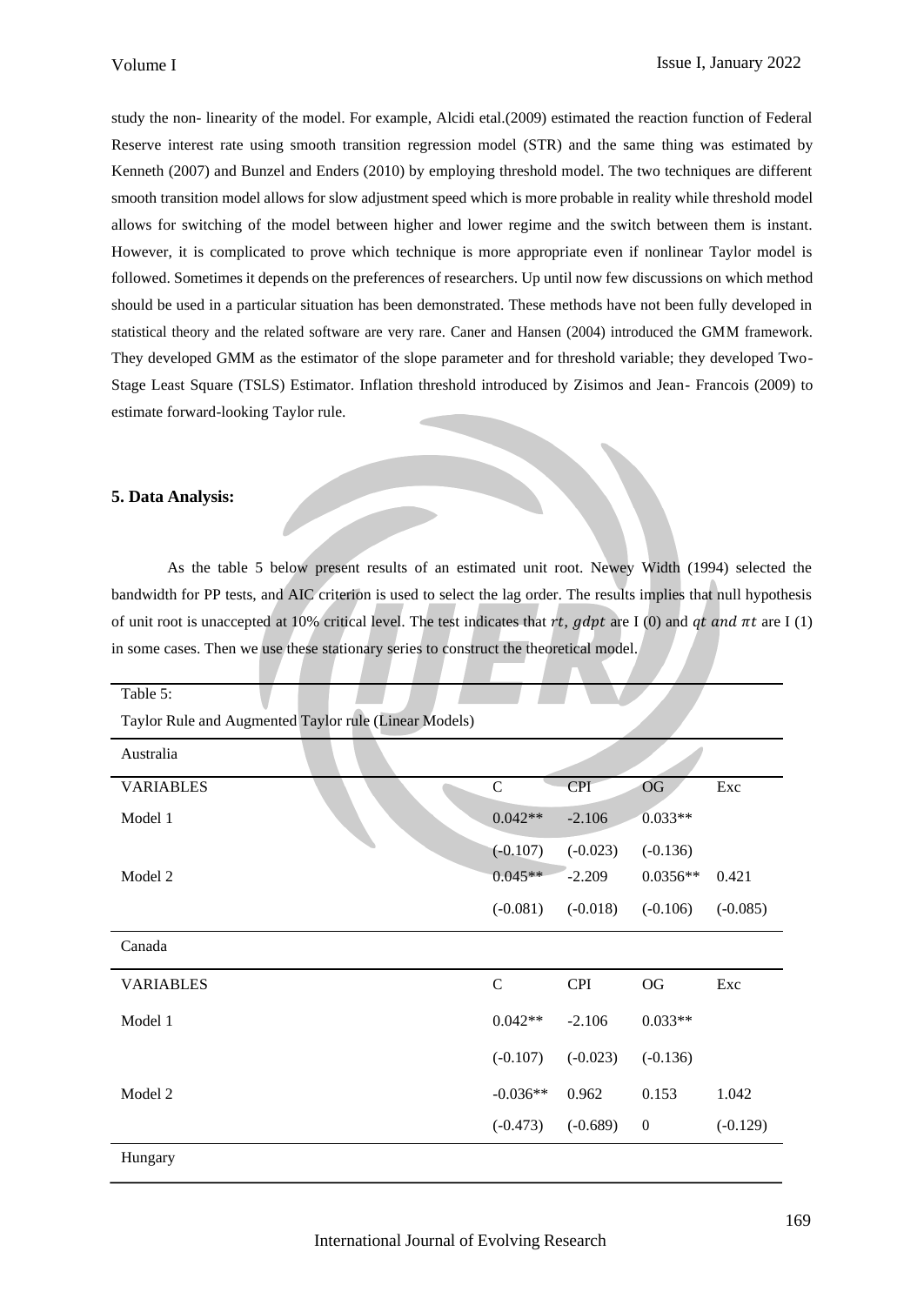| <b>VARIABLES</b> | $\mathcal{C}$ | <b>CPI</b>     | $\rm OG$   | Exc        |
|------------------|---------------|----------------|------------|------------|
| Model 1          | $-0.047**$    | $-0.652$       | $-0.121$   |            |
|                  | $(-0.677)$    | $(-0.756)$     | $(-0.126)$ |            |
| Model 2          | $-0.077*$     | 0.479          | $-0.11$    | $-0.322$   |
|                  | $(-0.48)$     | $(-0.815)$     | $(-0.143)$ | $(-0.863)$ |
| Mexico           |               |                |            |            |
| <b>VARIABLES</b> | $\mathbf C$   | CPI            | $\rm OG$   | Exc        |
| Model 1          | $0.084*$      | 1.282          | $0.016**$  |            |
|                  | $(-0.001)$    | $(-0.007)$     | $(-0.181)$ |            |
| Model 2          | 1.438         | 0.25           | $0.017*$   | $-0.318$   |
|                  | $(-0.026)$    | $(-0.689)$     | $(-0.147)$ | $(-0.019)$ |
| New Zealand      |               |                |            |            |
| <b>VARIABLES</b> | $\mathsf C$   | <b>CPI</b>     | OG         | Exc        |
| Model 1          | $-0.011**$    | $-1.812$       | $0.036**$  |            |
|                  | $(-0.309)$    | $(-0.251)$     | $(-0.062)$ |            |
| Model 2          | $0.009***$    | $-1.976$       | $0.039**$  | 0.783      |
|                  | $(-0.386)$    | $(-0.191)$     | $(-0.038)$ | $(-0.007)$ |
| Poland           |               |                |            |            |
| <b>VARIABLES</b> | $\mathcal{C}$ | <b>CPI</b>     | OG         | Exc        |
| Model 1          | $-0.048**$    | 0.725          | $0.003***$ |            |
|                  | $(-0.004)$    | $(-0.099)$     | $(-0.808)$ |            |
| Model 2          | $-0.468$      | 0.822          | $0.005***$ | $0.091*$   |
|                  | $(-0.506)$    | $(-0.082)$     | $(-0.709)$ | $(-0.551)$ |
| Portugal         |               |                |            |            |
| <b>VARIABLES</b> | $\mathcal{C}$ | $\mathbf{CPI}$ | $\rm OG$   | Exc        |
| Model 1          | $-0.021**$    | $-2.635$       | $0.072*$   |            |
|                  | $(-0.649)$    | $(-0.199)$     | $(-0.07)$  |            |
| Model 2          | $-0.037**$    | $-1.747$       | $0.076*$   | $-4.439$   |
|                  | $(-0.441)$    | $(-0.416)$     | $(-0.058)$ | $(-0.201)$ |
| South Africa     |               |                |            |            |
| <b>VARIABLES</b> | $\mathsf C$   | <b>CPI</b>     | $\rm OG$   | Exc        |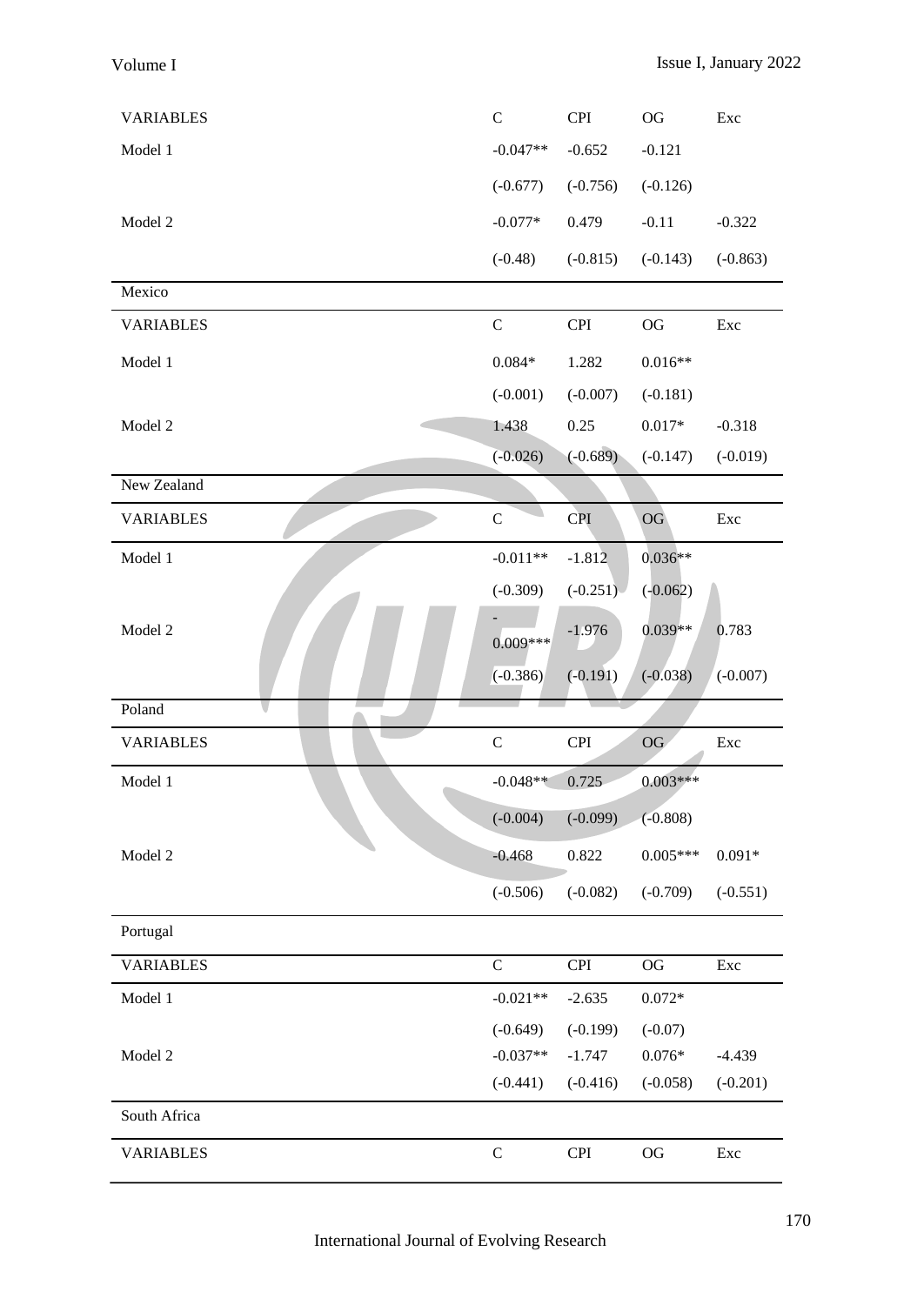| Model 1              | $-0.043**$       | 0.597      | $0.049**$        |                  |
|----------------------|------------------|------------|------------------|------------------|
|                      | $(-0.017)$       | $(-0.052)$ | $(-0.003)$       |                  |
| Model 2              | 1.158            | 0.26       | $0.064*$         | $-0.264$         |
|                      | $\boldsymbol{0}$ | $(-0.345)$ | $\boldsymbol{0}$ | $\boldsymbol{0}$ |
| United Kingdom       |                  |            |                  |                  |
| <b>VARIABLES</b>     | $\mathbf C$      | <b>CPI</b> | $\rm OG$         | Exc              |
| Model 1              | $-0.042**$       | 4.831      | 0.104            |                  |
|                      | $(-0.023)$       | $(-0.03)$  | $(-0.003)$       |                  |
| Model 2              | $-2.162$         | 4.799      | $0.093*$         | 0.447            |
|                      | $(-0.01)$        | $(-0.027)$ | $(-0.006)$       | $(-0.011)$       |
| <b>United States</b> |                  |            |                  |                  |
| <b>VARIABLES</b>     | $\mathbf C$      | <b>CPI</b> | OG               | Exc              |
| Model 1              | $-0.019**$       | $-0.635$   | 0.115            |                  |
|                      | $(-0.512)$       | $(-0.863)$ | $(-0.034)$       |                  |
| Model 2              | $-0.017**$       | $-0.094*$  | 0.11             | $-2.069$         |
|                      | $(-0.562)$       | $(-0.973)$ | $(-0.04)$        | $(-0.066)$       |

Notes: Robust standard errors in parentheses

\*\*\* p<0.01, \*\* p<0.05, \* p<0.1

USA: Due to the dominance of dollar throughout the world, our model suggests that the exchange rate coefficient in case of USA is not significant that means Fed is not responsive to the changes in exchange rate. Therefore, all the measures in the table explain only the original Taylor rule. Now, the output gap coefficient is significant in both the case. In addition, the output gap coefficient is not around 0.5, which proves that during the chosen period FED was not following the Taylor rule. It can also be seen that the coefficient of inflation is not significant. Yiding Wan (2012) also estimate the insignificant coefficient of inflation rate using HP- filter.

TINY A

UK: Taylor rule suggests for the monetary policy to be a stable response of nominal interest rate to inflation rate should be more than unity. This show to control inflation central bank must increase the real interest rate. Our standard and modified version of the Taylor rule satisfies this assumption. Even though the exchange rate effects are added to the model. In addition, the exchange rate and output gap are significant in both the cases. As the p values<0.05. Also, monetary shocks account for 44% of real exchange rate dynamics, it explains only 9% of output gap dynamics in the UK. The fact that capital is flowing freely and free-floating regime without foreign exchange intervention is the main reason of the significant effect on a real exchange rate.

Canada: Major banking crises in Southeast Asia at the end of the 1990s and early 2000s lead to the undervaluation of Canadian dollar. And overvaluation in the early 1990s and mid-2000s.In the late 1990s USA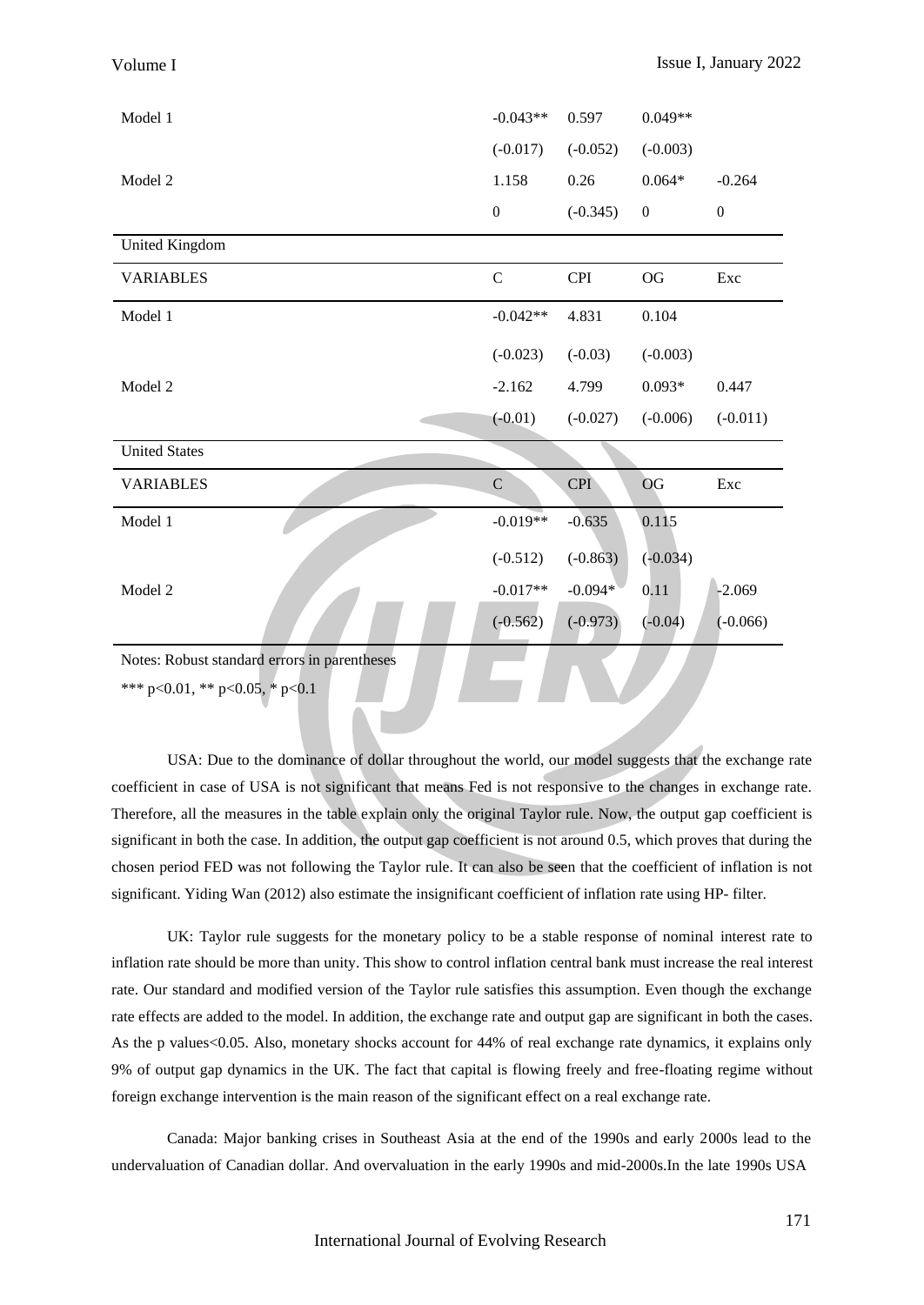experience substantial external shock which leads to the appreciation of all major currencies relative to the US, Hence temporary overvaluation of the Canadian dollar (Bailliu et al.,2005). The output gap is highly significant which means nominal interest rate in Canada response too much with changes in output gap and highly insignificant for exchange rate, i.e. alterations in the exchange rate do not affect the rate of interest.

Australia: With forward looking orientation introduction of the inflation targeting seems to have had some effect. The table shows the underlying value of coefficient on inflation and the gap in output. Inflation response is negative though significant, and the output response is actually positive. Inflation response then exceeds the unity value for the entire period. The gap coefficient is weak though entirely positive. This is called leaning-against-a-wind approach to inflation showing reaction to the changing circumstances structurally.

New Zealand: Taylor rule does not mimic the behavior of closely in this case. However, inflation is greater than unity and output gap is close to significant. In an open economy like this exchange rate can affect price levels and inflationary dynamics directly. This can also be seen from the table, as the variable is highly significant. Undoubtedly, explicitly considering the changes in the rate of exchange is the best way to make policy decisions. The central bank should respond to domestic inflation rather CPI (Conway et al. (1999)). The reason of divergent of interest rate from the Taylor rule is due to the economic slowdown, reduction in the inflation rate, high oil prices, increase in taxes on tobacco and exchange rate depreciation. The risk associated with the decrease in interest rate was sufficiently high but being backward looking Taylor rule made no such judgement. A number of factors can justify these differences, but these variables require cautious about how they evaluate.

Portugal: the table shows the value of the intercept and the coefficients of inflation and output gap respectively. The intercept term is defined as the neutral nominal interest rate. In addition, p-value of inflation shows no statistical significance, meaning one cannot statistically say that the estimation of the rate of interest relies on the inflation. When setting interest rate Portuguese central bank only considers the output gap, not the inflation as shown by the following calculations. Even the rate of exchange does not affect the interest rate decision of the national bank. Geni and Munteanu (2010) found a significant deviation from ECB Taylor rule. Significant deviations were found up until 2003, the gap reduced after 2003, and in 2005, they discover that the interest rate falls below the rate set by Taylor rule.

Hungary: The coefficient estimates and corresponding test statistics of regression are presented in the table. Estimated policy rates overshoot or undershoot the actual policy rates reflecting the importance of other variables than output gap and inflation. Being an emerging economy, the country goes through many changes that affect its structure and organization, these changes lead does not capture a model with empirical regularities. Central banks influence the recurring position of macro variables by regulating current theoretical and empirical knowledge on monetary policies, which have no long-term effect on the country's real economic development.

Mexico: The analysis exhibits that the Taylor rule performs relatively well when the alterations of the nominal rate of exchange are being stimulated. The regression estimation improves the properties of the variables with the involvement of the rate of exchange. According to the Mexican regression model, the obvious statement of the targeted exchange rate created a higher deviation in the interest rate. In addition, it presents a strong connection between the two variables of the interest rate and exchange rate. Past studies show that the simulating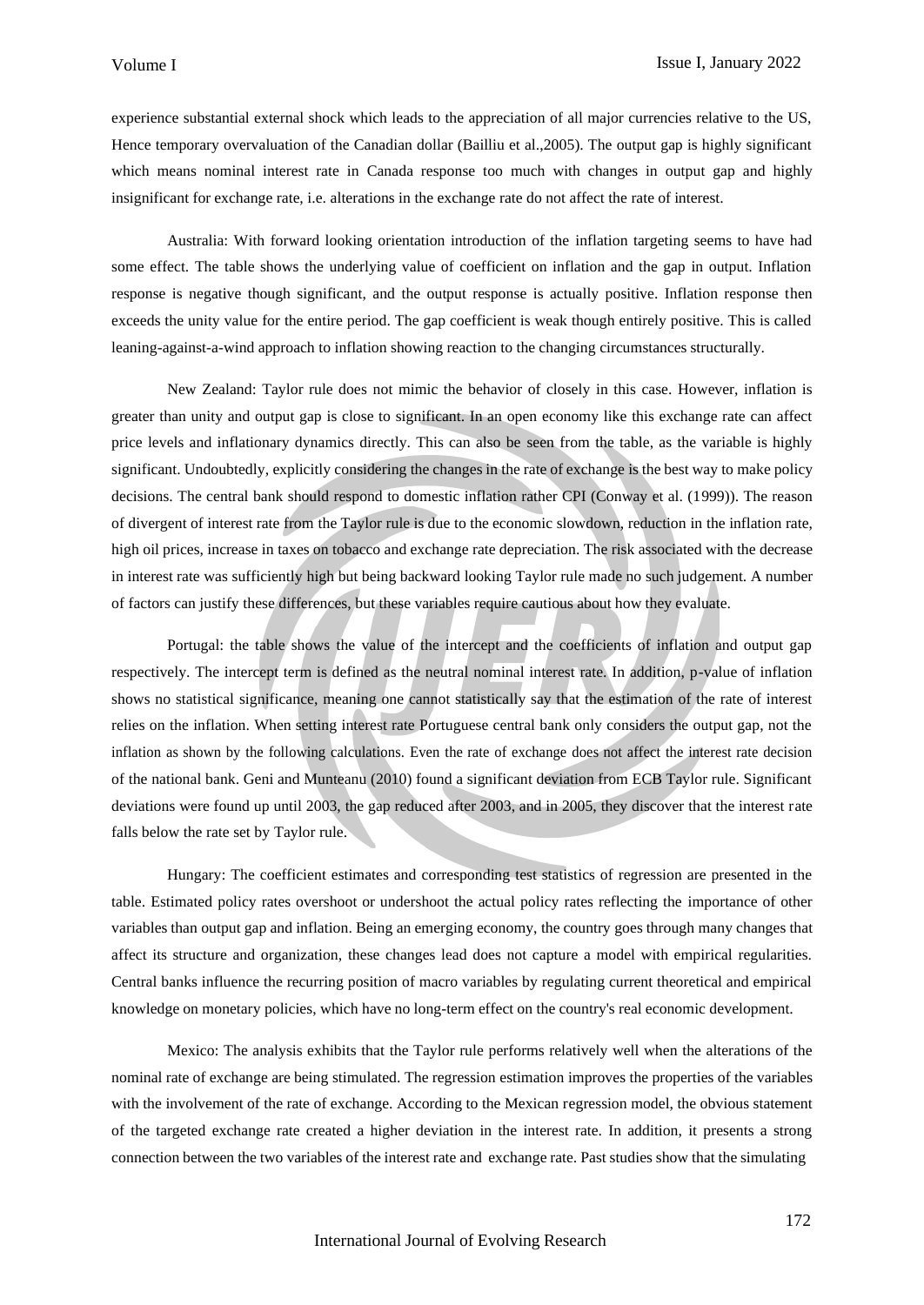monetary policy actions of the Mexican Central Bank's simple norm perform relatively well. However, the impact of is partially captured by the output gap and exchange rate. Therefore, including the exchange rate improves our model by the negligible amount.

South Africa: In comparison to the estimated coefficients, Taylor rule suggests higher optimal value associated with output gap and a lower value with inflation. It also suggests high-interest rate movements as central bank responds more aggressively to output gap and inflation. The coefficient on the output gap is much unexpected. The optimal coefficient on the output gap is just 4.9% which is very low than what is suggested by Taylor rule. The results suggest that while setting policy, central bank should consider exchange rate and output gap as these two variables are highly significant. The involvement of the rate of exchange in our model also improved the regression result.

Poland: One can easily state that based on the estimated result that the coefficients of all the variables are highly insignificant which proves that Poland does not consider Taylor rule while taking policy decisions. However, there might be many reasons why they do not reflect the true preferences of the optimal policy rule. Economic shocks hit the fact the preferences might change over time and period under consideration. Focusing on the final result, this can be clearly seen that the policy setting of the economies are not following Taylor rule, and this is also proved with the help of Wald test with null hypothesis Ho :  $c(2)=0.5$ ,  $c(3)=0.5$  that shows clearly that we reject our hull in favor of alternative hypothesis(table 6). In addition, in order to test whether or not the variables are homogenous it's important to check that the residuals should not be serially correlated and to check that we conducted Durbin-Watson test (Table 7) and found that the residuals are not serially correlated. Then we conducted the test to check for the heteroscedasticity, and we found that the variables have heteroscedasticity (shown in table 8).

| Table: 6            |           |              |           |
|---------------------|-----------|--------------|-----------|
| Wald Test           |           |              |           |
|                     |           | Developing   |           |
| Developed Economies | p-value   | Economies    | p-value   |
| UK                  | $0.00***$ | Poland       | $0.00***$ |
| <b>USA</b>          | $0.00***$ | Portugal     | $0.00***$ |
| Canada              | $0.00***$ | South Africa | $0.00***$ |
| Australia           | $0.00***$ | Hungary      | $0.00***$ |
| New Zealand         | $0.00***$ | Mexico       | $0.00***$ |

Notes: \*\*\* p<0.01, \*\* p<0.05, \* p<0.1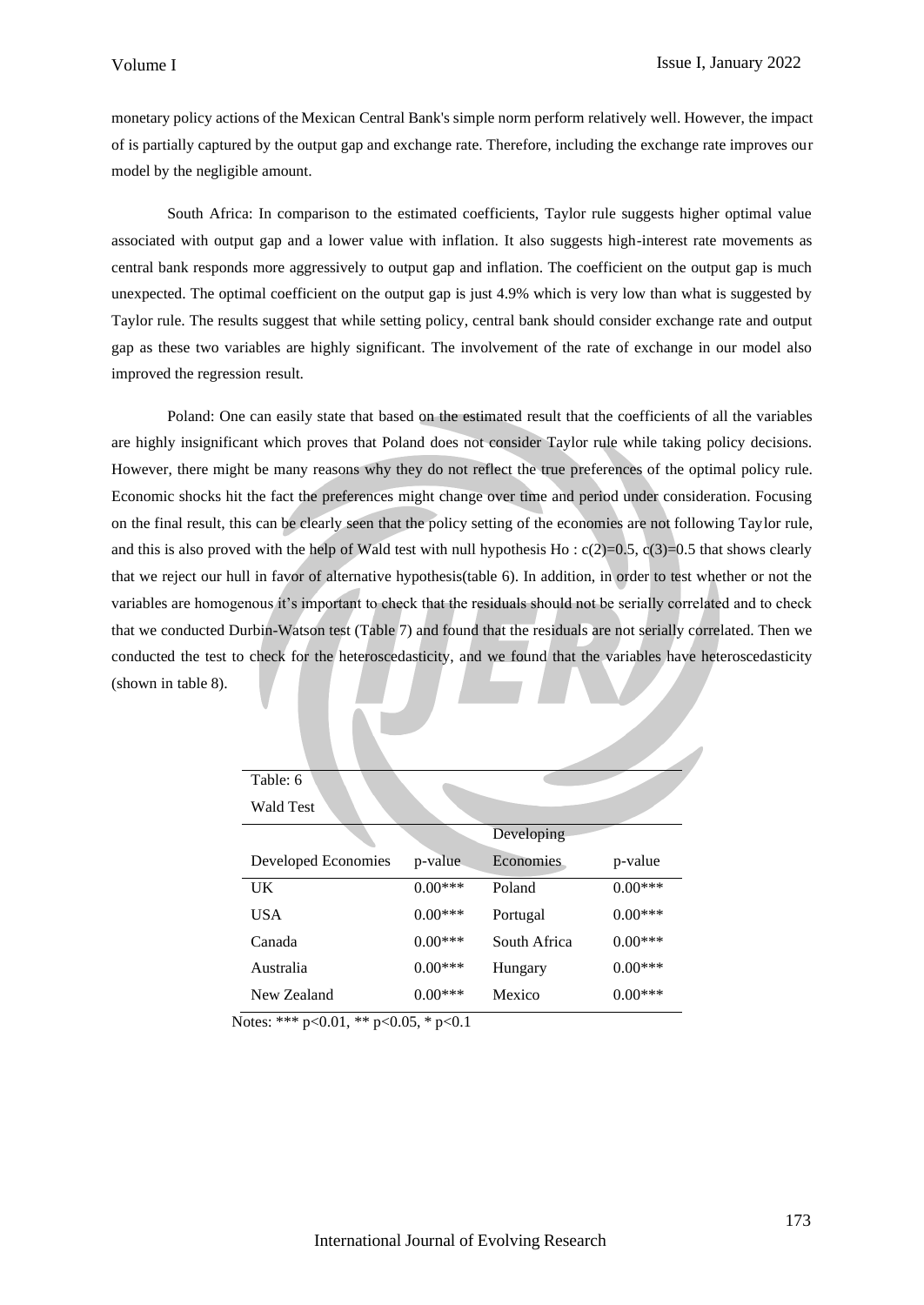| Table: 7                                      |             |              |             |
|-----------------------------------------------|-------------|--------------|-------------|
| <b>Serial Correlation Test</b>                |             |              |             |
|                                               |             | Developing   |             |
| Developed Economies                           | p-value     | Economies    | p-value     |
| <b>UK</b>                                     | $0.00***$   | Poland       | $0.00***$   |
| <b>USA</b>                                    | $0.0006***$ | Portugal     | $0.00***$   |
| Canada                                        | $0.00***$   | South Africa | $0.0002***$ |
| Australia                                     | $0.00***$   | Hungary      | 0.7734      |
| New Zealand                                   | $0.00***$   | Mexico       | $0.00***$   |
| Notes: *** $p<0.01$ , ** $p<0.05$ , * $p<0.1$ |             |              |             |
| Table: 8                                      |             |              |             |
| <b>Heteroscedasticity Test</b>                |             |              |             |
| Developed                                     |             | Developing   |             |
| Economies                                     | p-value     | Economies    | p-value     |
| <b>UK</b>                                     | $0.0004***$ | Poland       | 0.6925      |
| USA                                           | 0.2854      | Portugal     | $0.0472***$ |
| Canada                                        | $0.00***$   | South Africa | $0.0136***$ |
| Australia                                     | $0.00***$   | Hungary      | $0.0001***$ |
| New Zealand                                   | $0.00***$   | Mexico       | 0.80        |

Notes: \*\*\* p<0.01, \*\* p<0.05, \* p<0.1

Now we are re-estimating our model using IV as it ensures convergence at a very fast rate. The summary statistics at the bottom of the table can be explained in the following way.

The table 8 provides information regarding the coefficients of the variable. The p-value provides information about the significance of the individual variables. The p value  $\lt \alpha$  means coefficients are significant and should be considered while taking optimal policy decisions. The bottom part can be described as follows:

R-square: how much proportion of change in dependent variable explained by the independent variable. Equals to one if the model fits perfectly. It can be negative also.

Adjusted R-squared: Difference between r-square and adjusted r-square is adjusted r-square penalizes for the additional number of independent variables while r-square will not.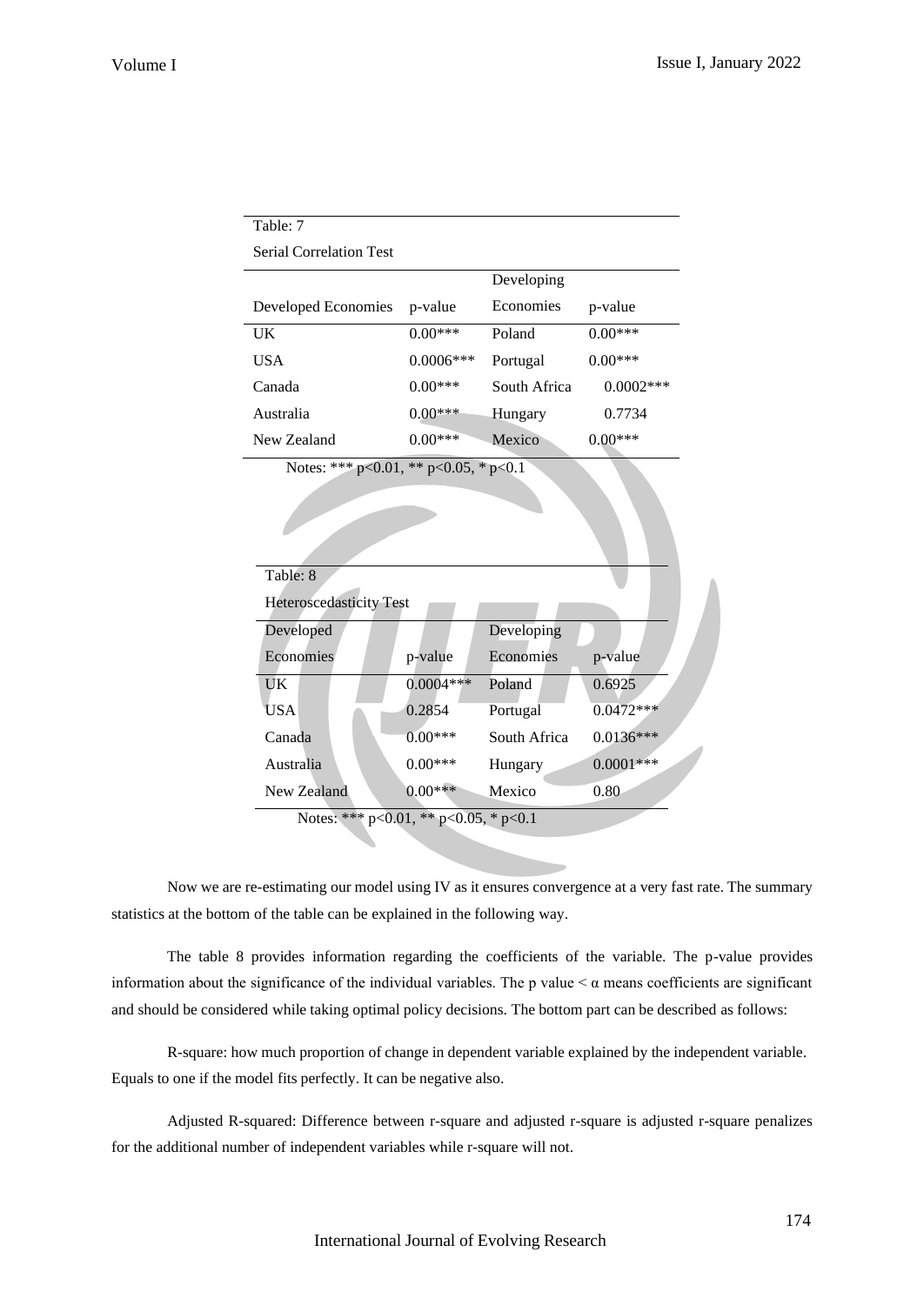The Durbin Watson Statistics: It measures correlation between residuals. If it is less than 2, then error terms are positively correlated, if it's close to 1 it shows the presence of serial correlation.

F- statistic: It is a test to check whether all the coefficients are zero or not. Even if individual slope coefficient are insignificant, F statistic can be highly significant.

## Table: 9

## Augmented taylor rule with exchange rate (using VAR model)

| Variables                             | Mexico    | Australia | Canada     | Hungary  | New<br>Zealand | Portugal  | United<br>Kingdom | <b>USA</b> | South<br>Africa  | Poland    |
|---------------------------------------|-----------|-----------|------------|----------|----------------|-----------|-------------------|------------|------------------|-----------|
| <b>CPI</b>                            | 0.523     | $-2.841*$ | 0.861      | $-0.123$ | $-25.299*$     | 16.75     | 4.8 <sup>°</sup>  | $-2.493$   | 0.251            | $1.021**$ |
|                                       | $-0.498$  | $-0.057$  | $-0.738$   | $-0.963$ | $-0.078$       | $-0.788$  | $-0.277$          | $-0.567$   | $-0.37$          | $-0.042$  |
| OG                                    | 0.017     | 0.05      | $0.155***$ | $-0.109$ | 0.008          | 0.141     | $0.093***$        | $0.244**$  | $0.066***$       | 0.009     |
|                                       | $-0.137$  | $-0.159$  | $\theta$   | $-0.155$ | $-0.853$       | $-0.589$  | $-0.006$          | $-0.051$   | $\boldsymbol{0}$ | 0.525     |
| EXC_Rate                              | $0.318**$ | 2.712     | 0.542      | 1.8      | 2.624          | $-96.897$ | $0.440**$         | 0.756      | $0.282***$       | 0.278     |
|                                       | $-0.04$   | $-0.162$  | $-0.895$   | $-0.848$ | $-0.262$       | $-0.754$  | $-0.015$          | $-0.886$   | $\boldsymbol{0}$ | 0.138     |
| Constant                              | 1.426*    | 0.073     | $-0.041$   | -0.047   | 0.002          | $-0.365$  | $-2.129**$        | $-0.023$   | 1.241            | $-1.329$  |
|                                       | $-0.055$  | $-0.108$  | $-0.472$   | $-0.755$ | $-0.923$       | $-0.742$  | $-0.013$          | $-0.497$   | $\boldsymbol{0}$ | $-0.124$  |
| of<br>No.<br>observations             | 75        | 74        | 74         | 74       | 74             | 65        | 75                | 74         | 75               | 75        |
| R-squared                             | 0.192     | $-0.938$  | 0.255      | 0.014    | $-3.069$       | $-10.603$ | 0.196             | $-0.137$   | 0.341            | 0.021     |
| $Prob(F -$<br>statistic)              | 0.002     | 0.139     | 0.0002     | 0.522    | 0.248          | 0.918     | 0.002             | 1.388      | 0.000003         | 0.188     |
| Notes: *** $p<0.01$ , ** $p<0.05$ , * |           |           |            |          |                |           |                   |            |                  |           |

p<0.1

Table 9 above shows in case of USA only output gap is significant also the probability of F- statistic is not significant showing that the USA does not consider inflation, previous year exchange rate while taking policy decisions. While the Durbin Watson test indicates the presence of correlation in error terms (Table 8). The inclusion of previous year exchange rate does not affect the outcome much. Similar results estimated for Canada with only one difference that joint probability of the coefficients is now significant. In the case of Australia the consideration of past exchange rate values affects the p-value of CPI. In addition, r- square is negative. The Australian bank decisions for monetary policy depends on other variables. The United Kingdom has a significant output gap and exchange rate. CPI is not significant but is greater than unity also; F- statistical probability is significant which shows that Central Bank of United Kingdom considers all the variables while deciding nominal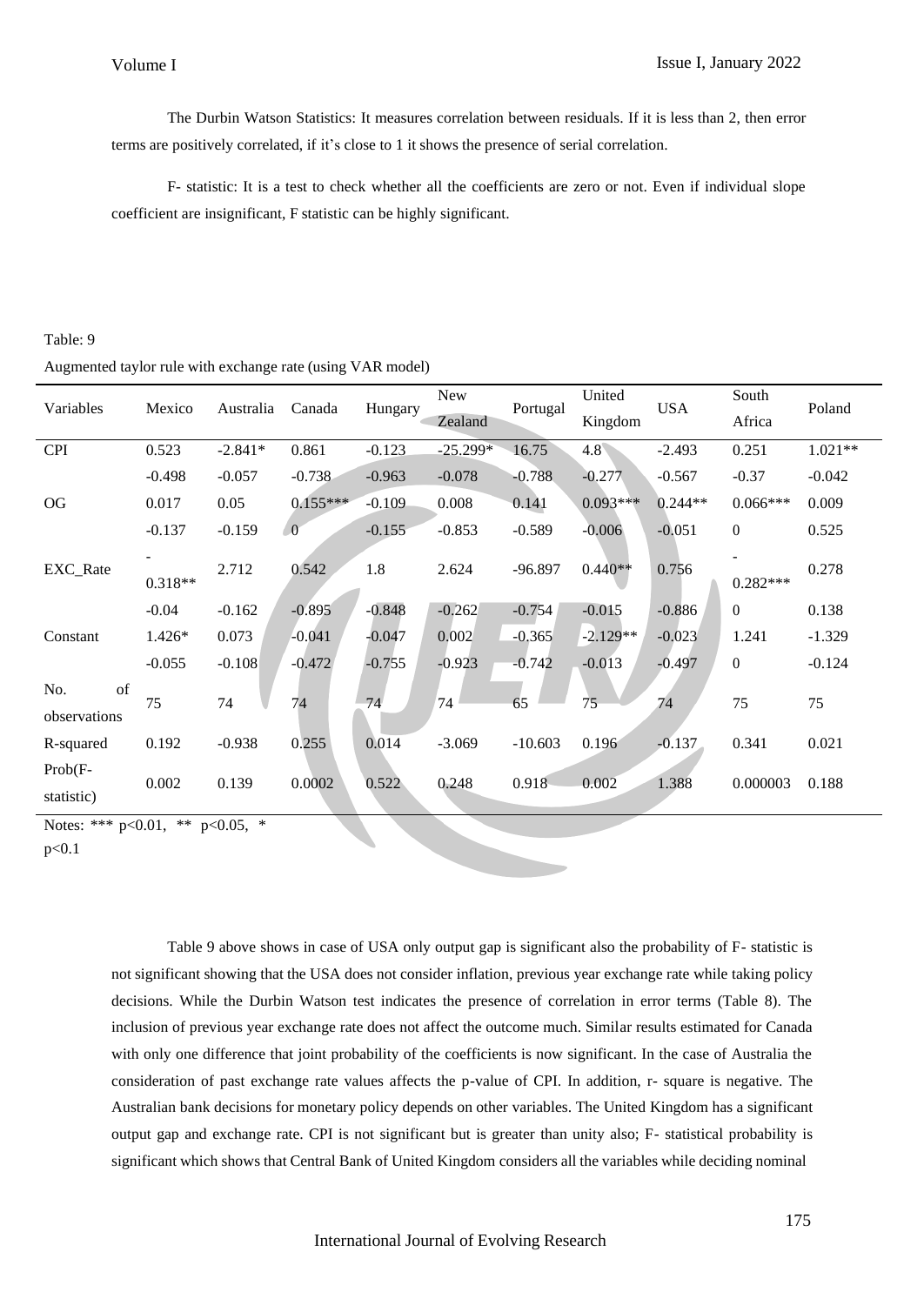interest rate. The results from New Zealand has changed with the inclusion of one more variable by making all coefficients highly insignificant. Therefore, In the case of developed economies Exchange rate does not play a crucial role while taking the monetary policy decision.

Considering developing countries, open economies like South Africa where the exchange rate and output gap plays a very important role in deciding nominal interest rate. In addition, the F-statistical is highly significant CPI affects representing that Nominal interest also. Durbin Watson close to 1 shows the presence of correlation among residuals. While in the case of Poland, only the coefficient of CPI is less than 0.05. On the contrary, Estimation of the interest rate by Central bank of Portugal is dependent on variables other than examined variables. Mexico shows the presence of the exchange rate, but due to the significant f statistic, we can say other variables also have considerable effects.

However, no variable has significant effect in the case of Hungary. We can say that taking the lag of the exchange rate has no significant impact. In the case of Instrument Variable, only the coefficient of South Africa and Mexico has significant results.

#### **6. Conclusion:**

Taylor rule plays a crucial role to check the appropriate level of interest rate, though it gives unlikely results under different conditions. The significant difference in the rate of interest from the Taylor suggested rate causes bank to think what factors excluding inflation and output gap justifies this difference. Number of factors such as unexpected alteration in exchange rate, distinctions between current and forecasted output gap, what methods to choose to calculate output gap, selection of appropriate inflation measure, market shocks and economic developments places constraint on the implementation of Taylor rule.

Over past few years, monetary institutions has restructured the policy framework. Economic conditions become the key tools for both short and long-term interest rates. One important key factor of this external shock is exchange rate. Many Central bank emphasizes the importance of these factors while formulating optimal monetary policy of the economy. The major challenge faces by these countries is the trade-off between stabilization of Exchange rate and price. Against this background, we discuss what role does exchange rate plays in the preparation of monetary policy.

Firstly, we model specification of the Taylor rule. This model is associated with the developed country case but we try to change this assumption by inclusion of emerging countries in our dataset. This study aims to contribute to the literature by showing that for the chosen period, variables suggested by Taylor are not sufficient to influence central banks decision for the set of 10 countries (UK, USA, Canada, Australia, New Zealand, Poland, Portugal, South Africa, Mexico and Hungary). It is not strictly operational because while using real time data researchers need to be very careful. Models are built with respect to particular macroeconomic conditions and the conditions that are required to deviate from rule-like behaviour varies. We find that the standard rule for selected countries does not performs well which proves that these rules offer useful baselines for future decisions. Although the magnitude of problem is not discussed in this paper.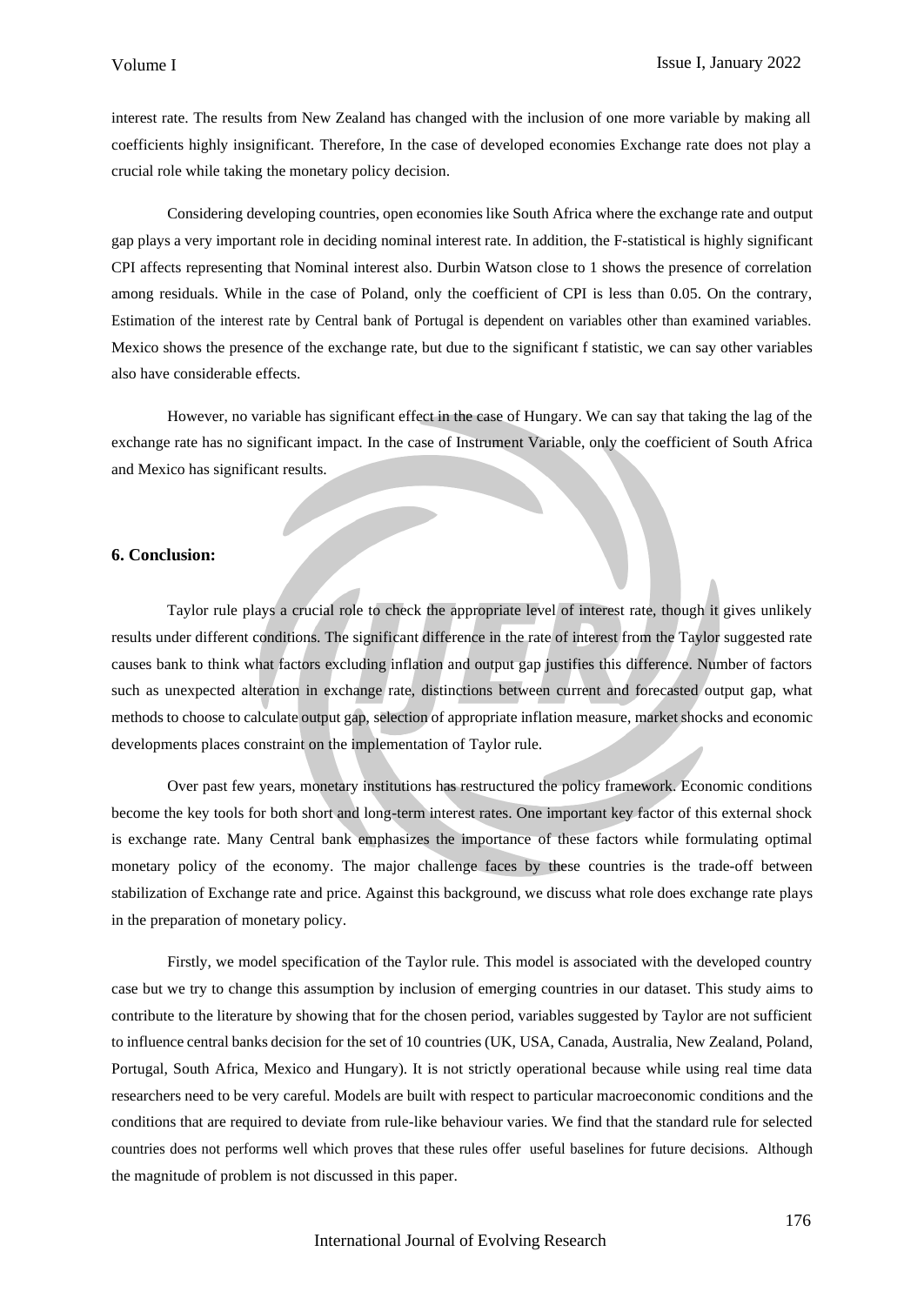Second purpose is to incorporate exchange rate into Taylor rule fundamentals influencing central banks decisions of optimal policy. Inclusion of exchange rate improves our result and shows significant impact on the central banks reaction function. However, estimates of the exchange effects may vary across countries depending upon the economic conditions. In addition, the inclusion of Instrument variable of previous year exchange rate does not have significant effect on interest rate.

Hence, we can conclude that when it is practically difficult to algebraically apply algebraic models, it is important to preserve the concept of policy rules.

## **7. Limitations of the model:**

We did not take into account the effects of unknown structural breaks, the non-linear Taylor model, forecasting of exchange rate, Different measures of output gap and inflation. The estimation of interest rate was based on simple Ordinary Least Square (OLS). More appropriate methods and models can be used in future.

#### **References**

Akdoğan, K., 2015. Asymmetric Behaviour of Inflation around the Target in Inflation-Targeting Countries. Scottish Journal of Political Economy, pp. 486-504.

Bailliu, J., Dib, A. & Schembri, L., 2005. Multilateral Adjustment and the Canadian Dollar. Ball, L., 2000. Policy Rules and External Shocks. NBER Working Paper.

Ball, L. M., 1999. Policy Rules for Open Economies. National Bureau of Economics Research, pp. 127-156.

Bernanke, B. S. & Mishkin, F. S., 1997. Inflation Targeting: A New Framework For Monetary Policy. NBER.

Bernanke, B. S., n.d. The Great Moderation. [Online].

Borio, C. & Disyatat, P., 2011. Global imbalances and the financial crisis: Link or no link?. Bank for International Settlements.

Caporalea, G. M. et al., 2018. Monetary policy rules in emerging countries: Is there an augmented nonlinear taylor rule?. Economic Modelling, pp. 306-319.

Castro, V., 2011. Can central banks' monetary policy be described by a linear (augmented) Taylor rule or by a nonlinear rule?. Journal of Financial Stability, pp. 228-246.

Co^te', D. et al., 2004. The performance and robustness of simplemonetary policy rules in models of the Canadian economy. Canadian Journal of Economics, p. 978–998 .

Debelle, G., 1999. INFLATION TARGETING AND OUTPUT STABILISATION. Reserve Bank of Australia.